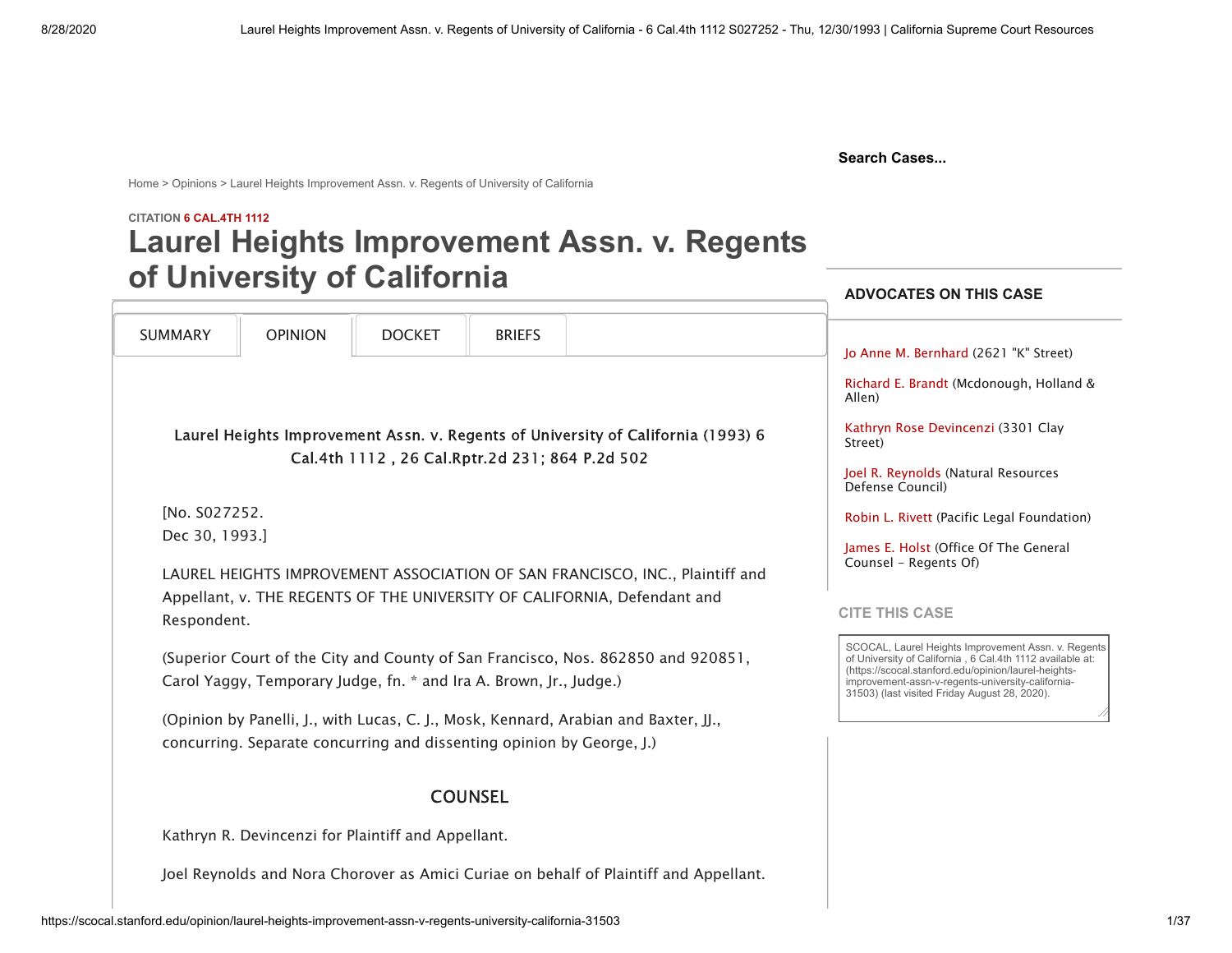James E. Holst, John F. Lundberg, Howard, Rice, Nemerovski, Canady, Robertson & Falk, Jerome B. Falk, Jr., Ethan P. Schulman, Anna C. Shimko and Anne E. Mudge for Defendant and Respondent.

Daniel E. Lungren, Attorney General, Roderick E. Walston, Chief Assistant Attorney General, Theodora Berger, Assistant Attorney General, Craig C. Thompson, Deputy Attorney General, Ronald A. Zumbrun, Robin L. Rivett, James S. Burling, Donald V. Collin, Jo Anne M. Bernhard, McDonough, Holland & Allen and Richard E. Brandt as Amici Curiae on behalf of Defendant and Respondent.

#### **OPINION**

PANELLI, J.

#### I. Introduction

After the passage of almost five years, we are again called upon to evaluate the efforts of the Regents of the University of California (Regents) to comply with the mandates of the California Environmental Quality Act (CEQA) (Pub. Resources Code, § 21000 et seq.) in connection with the proposed relocation within the City of San Francisco of the biomedical research facilities of the School of Pharmacy at the University of California, San Francisco (UCSF). (See Laurel Heights Improvement Assn. v. Regents of University of California (1988) [47 Cal.3d 376](https://scocal.stanford.edu/opinion/laurel-heights-improvement-assn-v-regents-university-california-30851) [253 Cal.Rptr. 426, 764 P.2d 278] [hereafter Laurel Heights I ].) We undertake review of this dispute between the Regents and the Laurel Heights Improvement Association of San Francisco, Inc. (Association), a second time in order to address the question of what constitutes "significant new information" in a final environmental impact report (EIR) so as to require its recirculation for public [6 Cal.4th 1120] comment before certification pursuant to Public Resources Code section 21092.1. [fn. 1](#page-28-1) We also consider the standard of review to be applied to the decision whether to recirculate.

<span id="page-1-0"></span>We conclude that recirculation is only required when the information added to the EIR changes the EIR in a way that deprives the public of a meaningful opportunity to comment upon a substantial adverse environmental effect of the project or a feasible project alternative or mitigation measure that would clearly reduce such an effect and that the project's proponents have declined to implement. We further conclude that a decision not to recirculate an EIR must be supported by substantial evidence. Finally,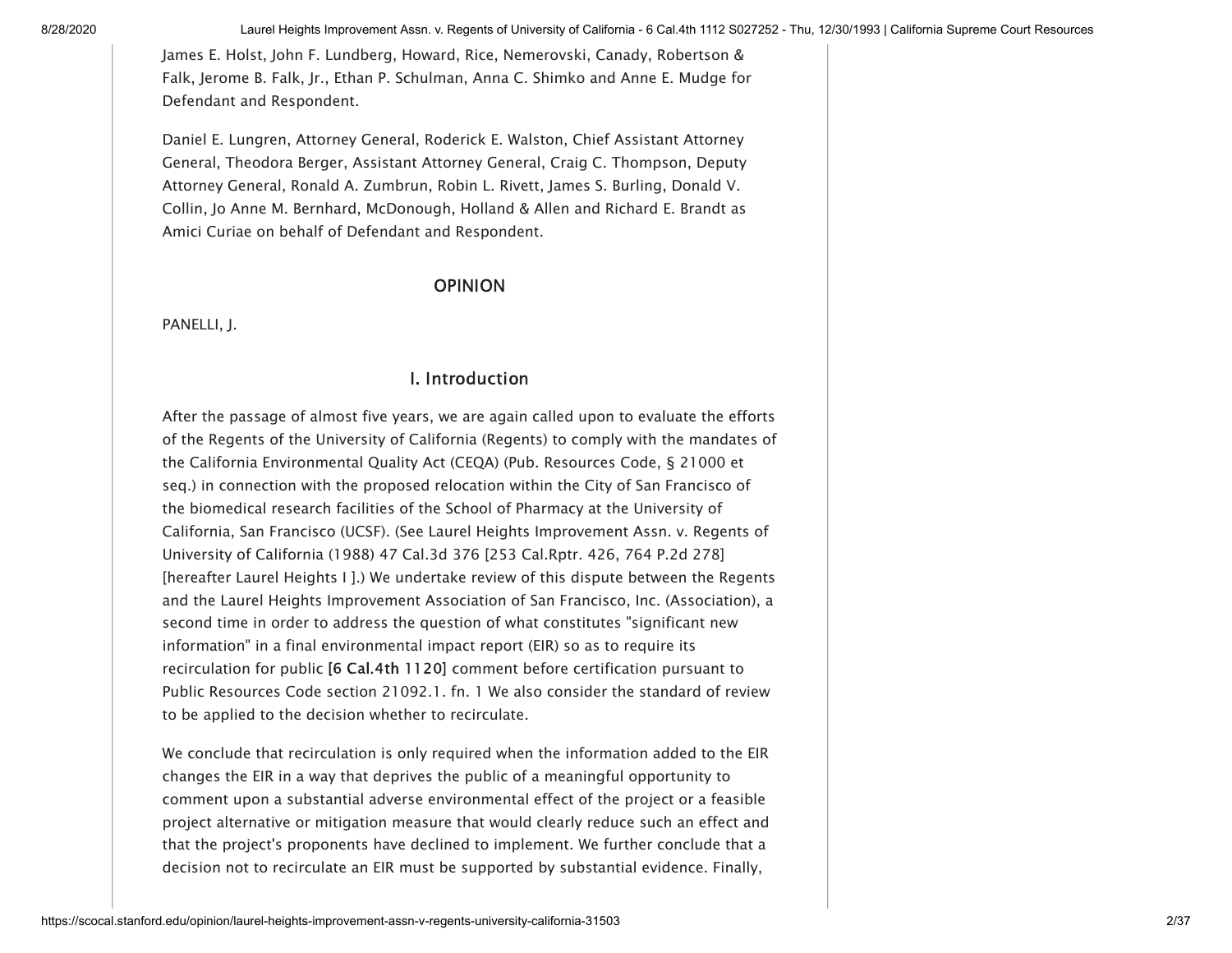we conclude that substantial evidence supports the Regents' decision in this case not to recirculate the final EIR; therefore, the judgment of the Court of Appeal is reversed.

# II. Background

# A. A Project Mired in Controversy

The early history of the dispute between the Regents and the Association is set forth in detail in Laurel Heights I, supra, 47 Cal.3d at pages 388-390. A brief reprise of these facts as well as what has occurred since that case was decided is essential to understanding this continuing controversy.

"The UCSF Parnassus campus in San Francisco is the site of the University's Schools of Medicine, Nursing, Pharmacy, and Dentistry. In 1982, the University of California (University) prepared a long range development plan for UCSF, which indicated there were serious space constraints at the Parnassus campus and concluded there was a need to develop off-campus locations for academic and support activities.

"To alleviate these space constraints, in February 1985 the Regents ... purchased the Presidio Corporate Center, formerly known as the Fireman's Fund Insurance Building, located in the Laurel Heights neighborhood of San Francisco, approximately two miles northeast of the Parnassus campus. The Laurel Heights neighborhood is a mixture of residential and commercial development. The facility purchased by the Regents is a 10-acre site containing a 354,000 square-foot building (exclusive of parking area) and a 13,000 square-foot annex." (Laurel Heights I, supra, 47 Cal.3d at p. 388.) The Regents decided to relocate the School of Pharmacy biomedical research units to the Laurel Heights facilities. [6 Cal.4th 1121]

After the relocation decision was made, UCSF began the CEQA review process. A draft EIR was prepared and circulated. During the period for public review and comment on the EIR, it became evident that the proposed relocation was the subject of intense controversy. Neighborhood opinion coalesced around the question of whether "scientific research using toxic chemicals, carcinogens, and radioactive materials is too high-risk to be conducted in a residential neighborhood. [After a public comment period,] the Regents held a public meeting to respond to comments received during the review period. UCSF proposed measures to mitigate the identified environmental effects and prepared a final EIR, concluding that the environmental effects had been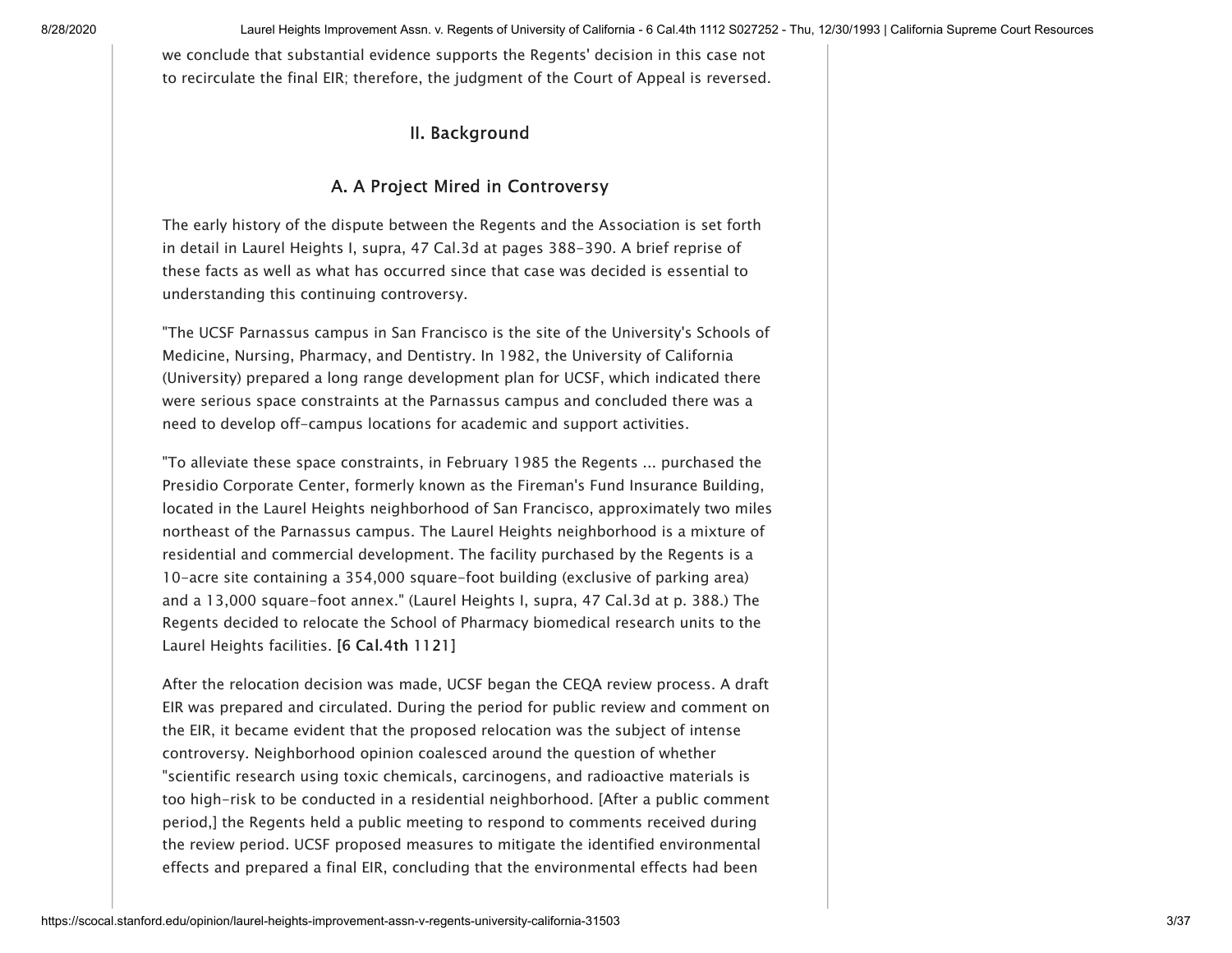'reduced to a level of insignificance.' The Regents certified the final EIR." (Laurel Heights I, supra, 47 Cal.3d at p. 389.)

The Association challenged the final 1986 EIR on grounds it failed to comply with CEQA. The trial court upheld the Regents' certification. In 1987, the Court of Appeal reversed on three primary grounds: insufficient description of the project, inadequate discussion of feasible alternatives to the project, and a lack of showing that significant environmental effects would be mitigated. (Laurel Heights I, supra, 47 Cal.3d at pp. 389-390.)

We granted review. In December of 1988, we affirmed the decision of the Court of Appeal on the first two grounds, but reversed on the third. After discussing the mitigation measures in the final 1986 EIR at some length, we held that there was substantial evidence in the record to support the Regents' finding that any significant adverse effects of the project would be mitigated. (Laurel Heights I, supra, 47 Cal.3d at pp. 407-422.) Because of deficiencies in the project description and the discussion of alternatives, however, we directed the Regents to prepare and certify an adequate EIR. We stated that, with respect to mitigation measures, the new EIR was required to discuss only those mitigation measures necessary for new or more significant adverse environmental effects not discussed in the final 1986 EIR. (Id. at p. 422.) We also specified that the Regents were not to expand or add additional operations at the Laurel Heights facilities until a "proper" EIR was certified. (Id. at p. 428.)

In the wake of our decision, the Regents produced a completely new and more thorough draft EIR. After the draft EIR was published in October 1989, UCSF solicited public comment over a sixty-day period, sponsored two informational meetings, held a public hearing over three successive evenings, evaluated the comments, and prepared detailed responses to the comments.

UCSF received voluminous written comments on the draft EIR. According to the Regents and undisputed by the Association, the Association alone [6 Cal.4th 1122] submitted letters containing over 50 pages of comments on over 150 separate topics or issues and included in its written comments 2 boxes of unindexed documents containing nearly 5,000 pages of exhibits.

<span id="page-3-0"></span>In April 1990, the final EIR was published. The final EIR consists of six volumes containing more than two thousand pages analyzing the environmental consequences of the proposed relocation. [fn. 2](#page-28-2) The final EIR contains information that was not present in the draft EIR. According to the Association, the new information includes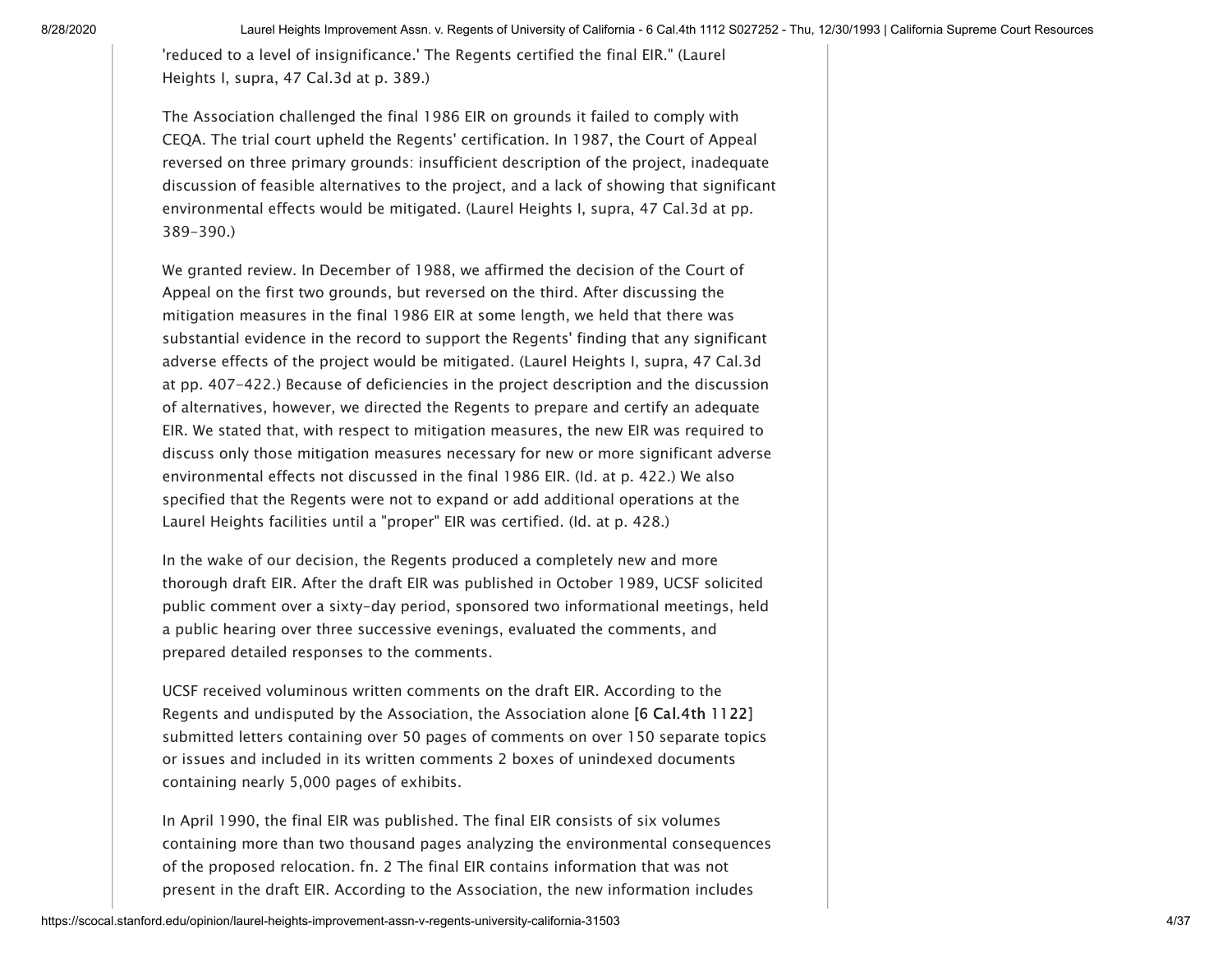three new noise studies, two new studies relating to potential toxic discharges, a clarification that one loading dock, rather than three, will be used for shipping and receiving, the recognition that "night lighting glare" could result from the use of the laboratories in the evening and early morning, and an expanded analysis of the alternative of expansion at the Parnassus campus. The final EIR was not recirculated for public comment, although the Association and others requested orally and in writing that it be recirculated. On May 18, 1990, the Regents certified the final EIR, adopted findings required in connection with the certification, as well as a mitigation monitoring program, and approved the Laurel Heights project.

The Association filed a writ of mandate challenging the validity of the final EIR on numerous grounds and requesting vacation of the Regents' certification. The trial court denied the petition. The Association appealed.

Finding it necessary to reach only one of the Association's numerous contentions, the Court of Appeal reversed. It held that the final EIR contained "significant new information," which, under section 21092.1, required that the final EIR be recirculated for additional public comment prior to certification.

We granted review to consider the issue addressed by the Court of Appeal. [fn. 3](#page-28-3)

#### <span id="page-4-1"></span><span id="page-4-0"></span>B. The CEQA Review Process

The dispute over the proper interpretation of section 21092.1 cannot be resolved without an understanding of both the purposes and framework of the CEQA review process. [6 Cal.4th 1123]

[1] We have repeatedly recognized that the EIR is the "heart of CEQA." (Citizens of Goleta Valley v. Board of Supervisors (1990) 52 Cal.3d 553, 564 [276 Cal.Rptr. 410, 801 P.2d 1161] [hereafter Goleta Valley II ]; Laurel Heights I, supra, 47 Cal.3d at p. 392; see also Guidelines, § 15003, subd. (a). [fn. 4](#page-28-4) ) "Its purpose is to inform the public and its responsible officials of the environmental consequences of their decisions before they are made. Thus, the EIR 'protects not only the environment but also informed self-government.' (Laurel Heights [I ], supra, 47 Cal.3d at p. 392.)" (Goleta Valley II, supra, 52 Cal.3d at p. 564.) To this end, public participation is an "essential part of the CEQA process." (Guidelines, § 15201; see also Concerned Citizens of Costa Mesa, Inc. v. 32nd Dist. Agricultural Assn. (1986) [42 Cal.3d 929,](https://scocal.stanford.edu/opinion/concerned-citizens-costa-mesa-inc-v-32nd-dist-agricultural-assn-28521) 936 [231 Cal.Rptr. 748, 727 P.2d 1029].)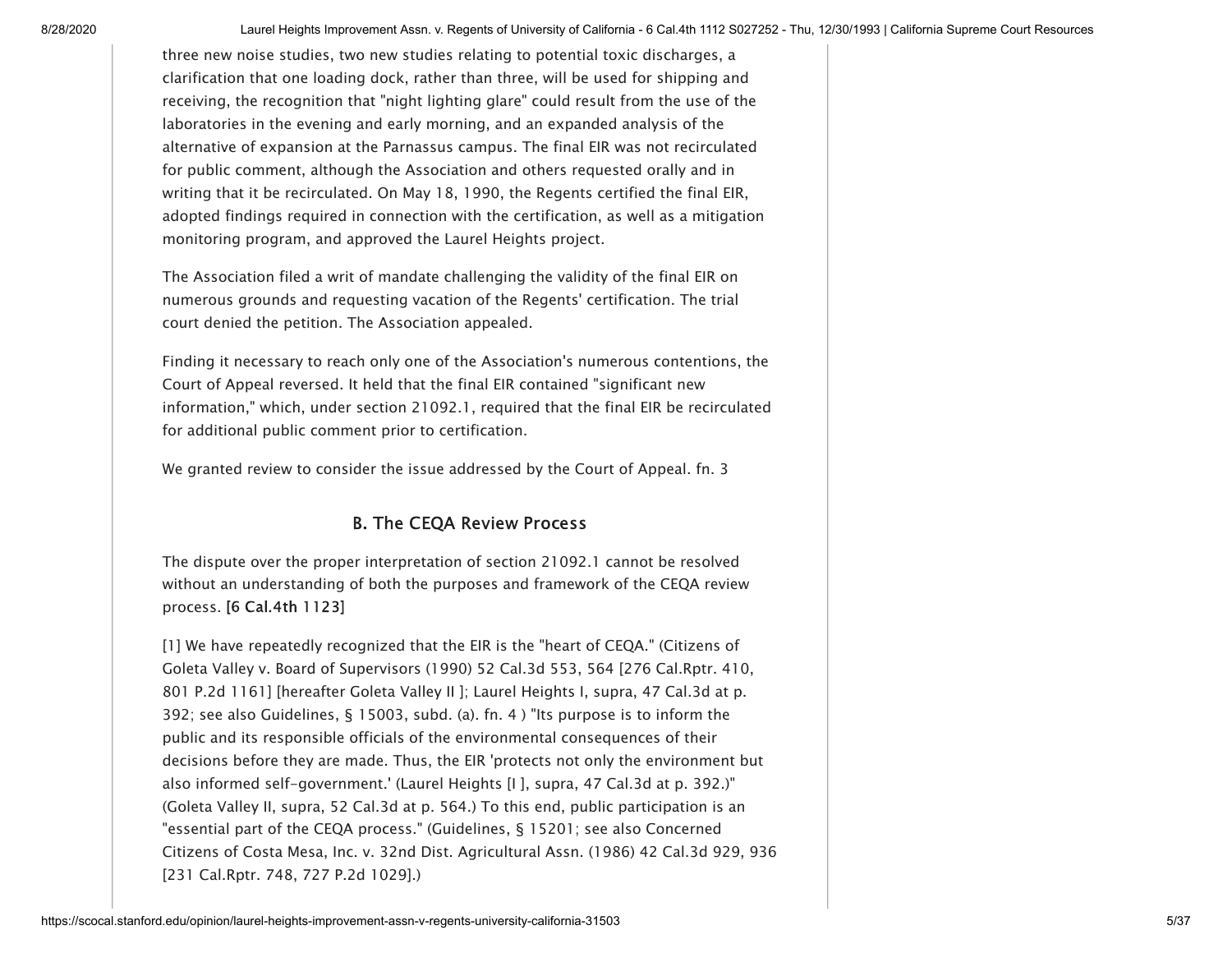With certain limited exceptions, a public agency must prepare an EIR whenever substantial evidence supports a fair argument that a proposed project "may have a significant effect on the environment." (§§ 21100, 21151, 21080, 21082.2 [fair argument standard]; Guidelines, §§ 15002, subd. (f)(1), (2), 15063; No Oil, Inc. v. City of Los Angeles (1974) 13 Cal.3d 68, 75 [118 Cal.Rptr. 34, 529 P.2d 66] [fair argument standard of review].) " 'Significant effect on the environment' means a substantial, or potentially substantial, adverse change in the environment." (§ 21068; see also Guidelines, § 15382.)

<span id="page-5-0"></span>When an EIR is required, the lead agency initially prepares a draft EIR. Once the draft EIR is completed, a comment period is provided for the public and interested agencies. (§§ 21091, 21092.2, 21104, 21153; Guidelines, §§ 15085, 15086, 15087.) Public hearings to discuss the draft EIR are encouraged, but not required. (Guidelines, § 15087, subd. (g).) [fn. 5](#page-28-5) The comment period is generally no shorter than 30 days and no longer than 90 days. (§ 21091, subd. (a); Guidelines, § 15087, subd. (c).) [6 Cal.4th 1124]

In the course of preparing a final EIR, the lead agency must evaluate and respond to comments relating to significant environmental issues. (§ 21092.5, subd. (a); Guidelines,  $\S$ § 15088, 15132, subds. (b – d).) In particular, the lead agency must explain in detail its reasons for rejecting suggestions and proceeding with the project despite its environmental effects. (Guidelines, § 15088, subd. (b).) "There must be good faith, reasoned analysis in response [to the comments received]. Conclusory statements unsupported by factual information will not suffice." (Ibid.) Thus, it is plain that the final EIR will almost always contain information not included in the draft EIR.

The final substantive step in the EIR review process is certification of the final EIR. The lead agency is required to certify that the final EIR has been completed in compliance with CEQA, and that it reviewed and considered the information in the final EIR prior to approving the project. (Guidelines, § 15090.) CEQA also requires that, before approving a project, the lead agency "find either that the project's significant environmental effects identified in the [final] EIR have been avoided or mitigated or that the unmitigated effects are outweighed by the project's benefits. (§§ 21002, 21002.1 and 21081; Guidelines, §§ 15091-15093.)" (Laurel Heights I, supra, 47 Cal.3d at p. 391.)

If the lead agency adds "significant new information" to the EIR subsequent to the close of the public comment period but prior to certification of [6 Cal.4th 1125] the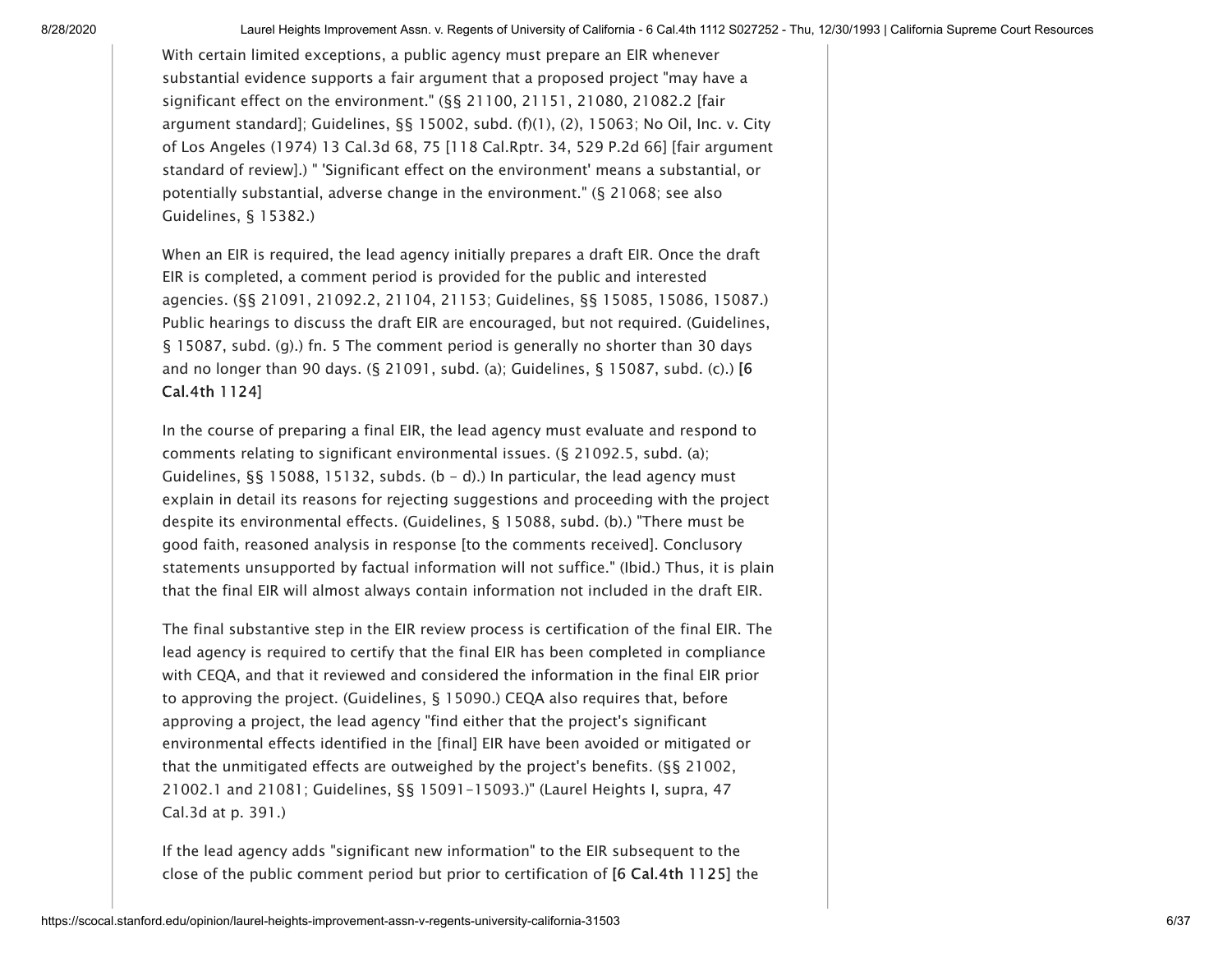<span id="page-6-0"></span>final EIR, CEQA requires that the lead agency provide a new public comment period. ( $\S$ 21092.1.) [fn. 6](#page-29-0)

The statutory scheme also provides for an additional public comment period after the certification of a final EIR if: (1) "substantial changes in the project" are made; (2) "substantial changes" occur regarding the circumstances under which the project is being undertaken; or (3) "new information, which was not known and could not have been known," when the EIR was certified, becomes available. (§ 21166; [fn. 7](#page-29-1) see also Guidelines, §§ 15162, 15163.) The Guidelines in turn generally define "new information" as information which shows that the project will have new or more severe "significant effects" on the environment not disclosed in the prior EIR. (Guidelines, § 15162, subd. (a).) [fn. 8](#page-30-0) A "significant effect" is further defined in [6 Cal.4th 1126] the Guidelines as a "substantial, or potentially substantial, adverse change." (Guidelines, § 15382.) [fn. 9](#page-31-0)

<span id="page-6-3"></span><span id="page-6-2"></span>With this statutory framework in mind, we address the issues before us.

#### <span id="page-6-4"></span><span id="page-6-1"></span>III. Discussion

#### A. When Does Section 21092.1 Require Recirculation?

The key to whether the Regents were required to recirculate the final EIR in this case is the meaning of the statutory phrase "significant new information." Neither statutes nor the Guidelines define this phrase. [fn. 10](#page-31-1) The Regents argue that the Legislature did not intend to require recirculation of a final EIR prior to certification except on the grounds found in the previously enacted standards for preparation of subsequent and supplemental EIR's after certification which were set forth in section 21166 and the guidelines implementing that statute. According to the Regents, "significant new information" therefore must mean new information that shows that the project will have new or more severe adverse effects on the environment not previously disclosed in the EIR. On the other hand, the Association argues that the phrase "significant new information" is derived directly from Sutter Sensible Planning, Inc. v. Board of Supervisors (1981) 122 Cal.App.3d 813 [176 Cal.Rptr. 342] (hereafter Sutter). The Association further contends that the statutory language imposes a duty to recirculate whenever any new, arguably significant information or data, is added to the final EIR, regardless of whether the information reveals environmental bad news. Various amici [6 Cal.4th 1127] curiae have advanced other interpretations of the phrase. For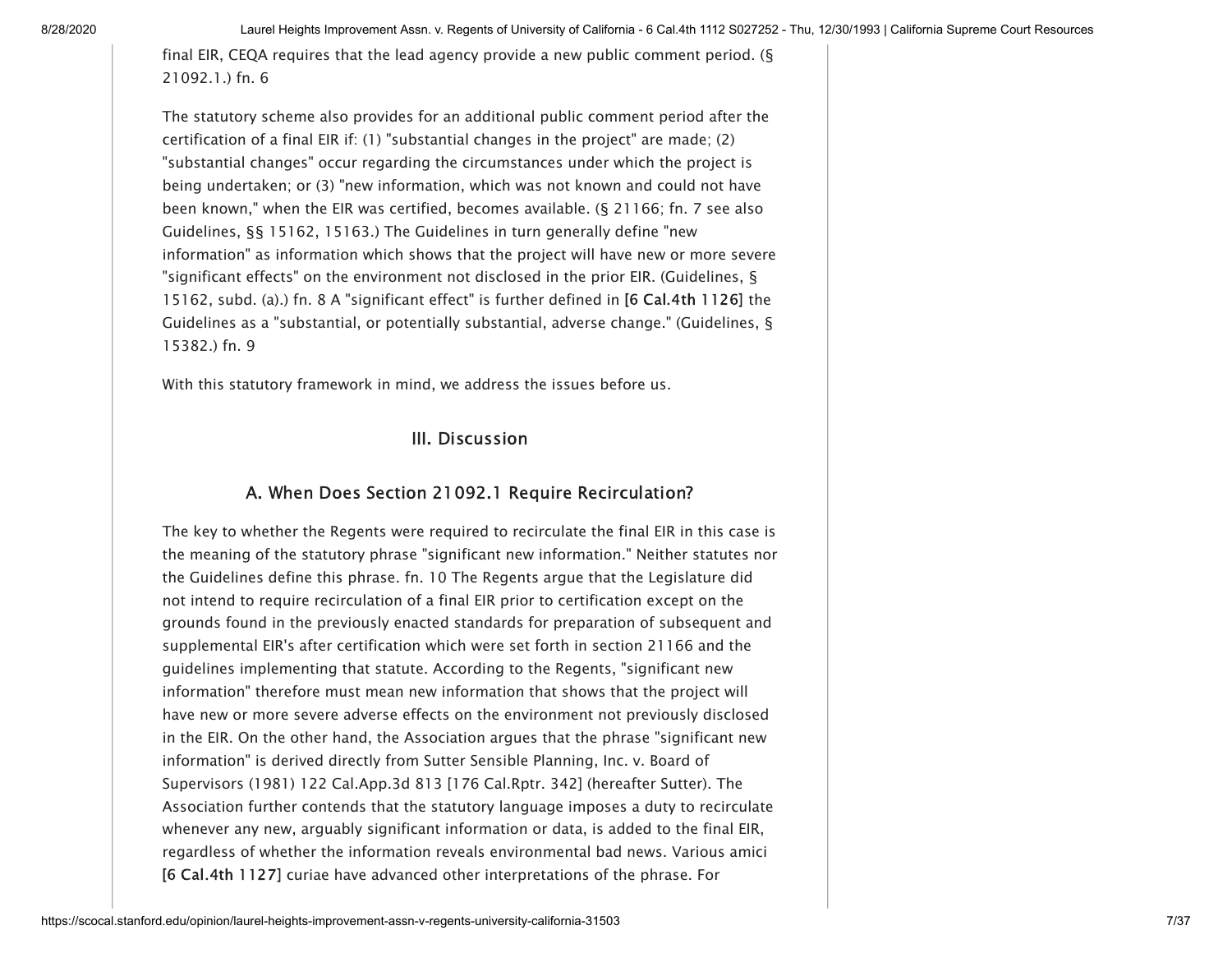reasons explained below, our interpretation of the statutory language is generally in accord with the Regents' position.

As we have often noted, our role in interpreting or construing a statute is to ascertain [and effectuate the legislative intent. \(E.g., City of San Jose v. Superior Court \(1993\) 5](https://scocal.stanford.edu/opinion/city-san-jose-v-superior-court-michael-b-31512) Cal.4th 47, 54 [19 Cal.Rptr.2d 73, 850 P.2d 621].) When appropriate, we look to legislative history as an extrinsic aid in order to assist us in our task. (Ibid.) [fn. 11](#page-31-2)

<span id="page-7-0"></span>The statutory language in question was enacted in 1984 as part of a larger measure amending CEQA. (Assem. Bill No. 2583 (1983-1984 Reg. Sess.) § 7, enacted as Stats. 1984, ch. 1514, § 7, p. 5340.) The bill was the result of a study for improving CEQA that was conducted by the Committee on the Environment of the State Bar of California at the request of the Assembly Committee on Natural Resources. The State Bar committee's December 1983 report suggested, among other measures, that the Legislature specify the circumstances under which a public agency is required to recirculate an environmental impact report. (The Cal. Environmental Quality Act: Recommendations for Legis. and Admin. Change, A Rep. to the Assem. on Natural Resources by the Com. on the Environment of the State Bar of Cal. (Dec. 1983) at p. 26 [hereafter State Bar Report].) To clarify this issue, the State Bar committee recommended that the Legislature codify Sutter, supra, 122 Cal.App.3d 813. (State Bar Rep., supra, at p. 28.) The committee stated that Sutter correctly summarized the law and enunciated standards that are usable in determining whether an EIR should be recirculated. (Ibid.)

In Sutter, a county board of supervisors prepared an EIR for a tomato paste processing plant. At a public hearing the final EIR was criticized for several deficiencies and two board members expressed the opinion that the final EIR was " 'inadequate' " and "could not survive judicial review." (Sutter, supra, 122 Cal.App.3d at p. 821.) As a result, the board directed its staff to rewrite the final EIR. The revised final EIR "fundamentally" reorganized the previous information and provided a substantial amount of new information, including additional details about the potential effects of the [6 Cal.4th 1128] plant on the environment and substituting some new data for information which had been repudiated by its purported author. [fn. 12](#page-31-3)

<span id="page-7-1"></span>The Sutter court observed that neither the statute nor the Guidelines addressed the question of what procedures should be followed when new information is added to an EIR between the close of the public comment period and certification. The Sutter court looked for guidance to the state law governing the requirements for subsequent and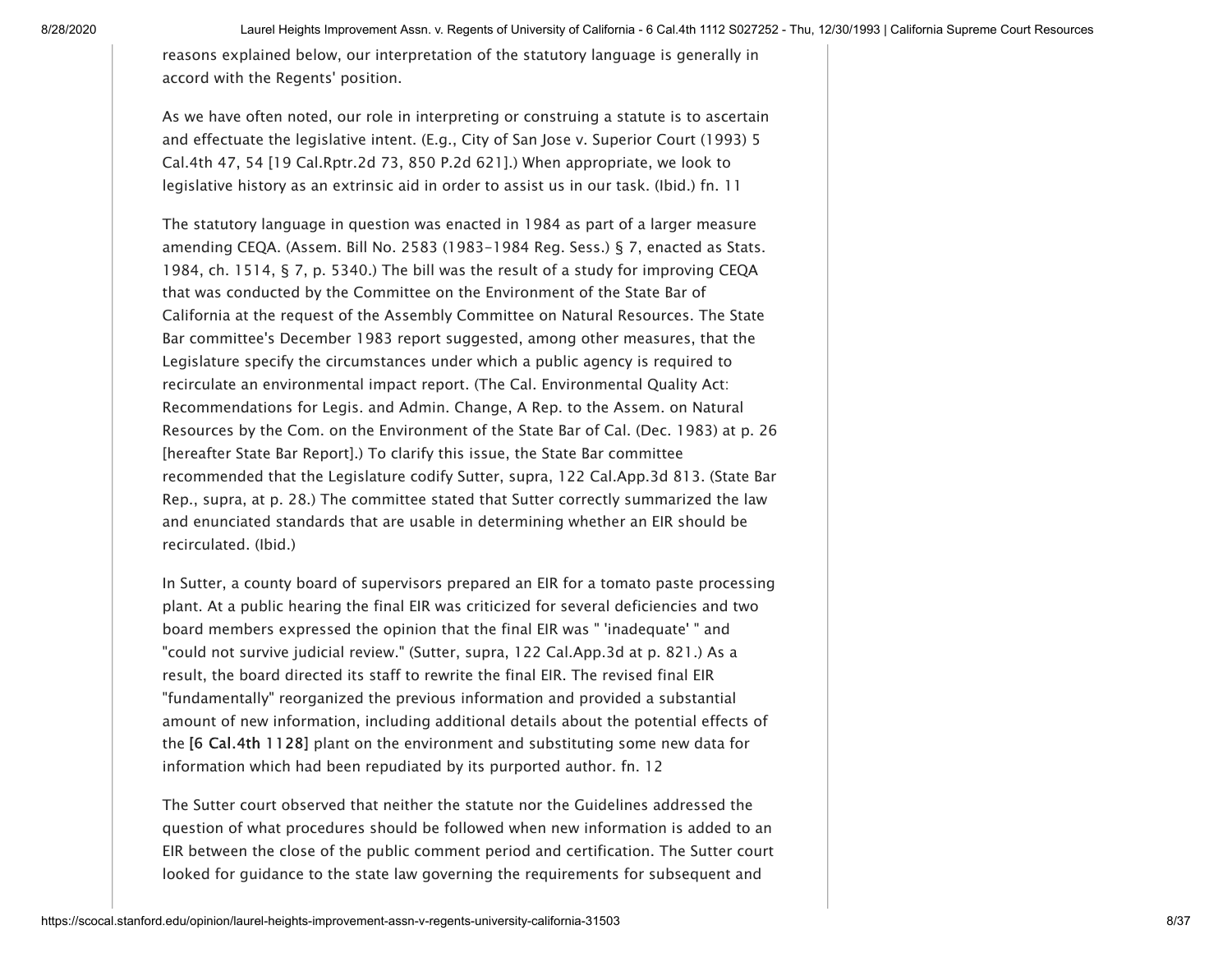supplemental EIR's as found in section 21166 and its implementing regulations, and to federal cases applying the National Environmental Protection Act (NEPA), which provides that supplements to environmental impact statements (the federal equivalent of EIR's) must be circulated. [fn. 13](#page-31-4) (Sutter, supra, 122 Cal.App.3d at pp. 821-823.)

<span id="page-8-0"></span>Reasoning by analogy, the Sutter court determined that recirculation for public comment would be an appropriate procedure to follow in the situation where "significant new information" is added to an EIR after the close of the public comment period, but prior to certification. (Sutter, supra, 122 Cal.App.3d at pp. 818, 822-823.) The Sutter court further explained that recirculation should not be required where the new information added to the EIR "merely clarifies or amplifies [citations] or makes insignificant modifications in [citation] an adequate EIR ...." (Id. at pp. 822-823.) On the other hand, where " 'substantial changes' in the EIR are made, recirculation is required. [Citation.]" (Id. at p. 823.)

By adopting this standard, the Sutter court explicitly rejected the proposition that the addition of any new information triggers recirculation. A contrary conclusion indeed would have been at odds with the statutory scheme, which did not (and does not) generally require that a final EIR be recirculated even though that document by definition contains information [6 Cal.4th 1129] not found in the draft EIR in the form of public comments and responses thereto. [fn. 14](#page-32-0)

<span id="page-8-1"></span>In determining when recirculation prior to certification should be required, the Sutter court used CEQA terms with specific meanings. As previously mentioned, the Sutter court looked for guidance to section 21166 and its implementing guidelines. Section 21166 governs the analogous situation of preparation of a subsequent or supplemental EIR after a final EIR is certified. The terms "significant," "new information," and "substantial change" are all found in section 21166 or its implementing guidelines. For these reasons, we believe it is appropriate to look to these sources for guidance in interpreting section 21092.1.

The reasons that public comment in the CEQA review process is initially solicited also help guide us in our interpretation of section 21092.1. The primary reason for soliciting comments from interested parties is to allow the lead agency to identify, at the earliest possible time, the potential significant adverse effects of the project and alternatives and mitigation measures that would substantially reduce these effects. (§ 21003.1, subds. (a) & (b).)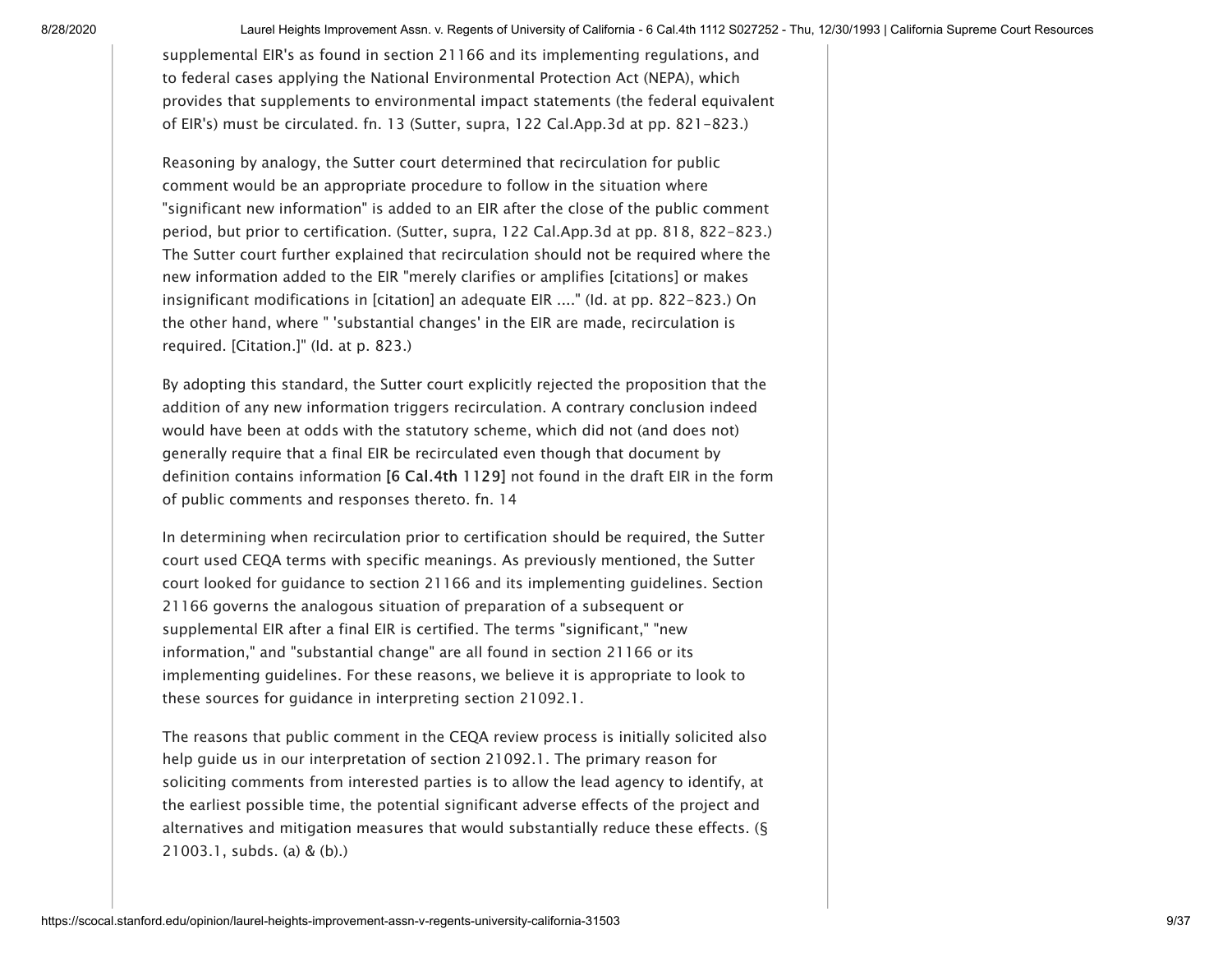[2] With these sources of guidance in mind, we conclude that the addition of new information to an EIR after the close of the public comment period is not "significant" unless the EIR is changed in a way that deprives the public of a meaningful opportunity to comment upon a substantial adverse environmental effect of the project or a feasible way to mitigate or avoid such an effect (including a feasible project alternative) that the project's proponents have declined to implement. (Cf. Cal. Pub. Resources Agency, Dig. of Assem. Bill No. 2583 (1983-1984 Reg. Sess.) at p. 7 [stating that Sutter and the bill recognize "the importance of notifying the public of changes to an environmental document which deals with significant new information on significant effects which has not been previously reviewed by the public"].) [3a] As recognized by the Sutter court, recirculation is not required where the new information added to the EIR "merely [6 Cal.4th 1130] clarifies or amplifies [citations] or makes insignificant modifications in [citation] an adequate EIR." (Sutter, supra, 122 Cal.App.3d at pp. 822-823.) On the other hand, recirculation is required, for example, when the new information added to an EIR discloses: (1) a new substantial environmental impact resulting from the project or from a new mitigation measure proposed to be implemented (cf. Guidelines,  $\S$  15162, subd. (a)(1), (3)(B)(1)); (2) a substantial increase in the severity of an environmental impact unless mitigation measures are adopted that reduce the impact to a level of insignificance (cf. Guidelines, § 15162, subd. (a)(3)(B)(2)); (3) a feasible project alternative or mitigation measure that clearly would lessen the environmental impacts of the project, but which the project's proponents decline to adopt (cf. Guidelines,  $\S$  15162, subd. (a)(3)(B)(3), (4)); or (4) that the draft EIR was so fundamentally and basically inadequate and conclusory in nature that public comment on the draft was in effect meaningless (Mountain Lion Coalition v. Fish & Game Com. (1989) 214 Cal.App.3d 1043 [263 Cal.Rptr. 104]). [fn. 15](#page-32-1)

<span id="page-9-0"></span>With the addition of the fourth category of "triggering information" to the list, we recognize that "significance" for purposes of section 21092.1 cannot be defined exclusively in terms of the grounds for recirculation found in section 21166, from which the first three categories are drawn. The different circumstances governed by these statutes mandate this conclusion.

[4] In the case of a certified EIR, which is a prerequisite for application of section 21166, section 21167.2 mandates that the EIR be conclusively presumed valid unless a lawsuit has been timely brought to contest the validity of the EIR. This presumption acts to preclude reopening of the CEQA process even if the initial EIR is discovered to have been fundamentally inaccurate and misleading in the description of a significant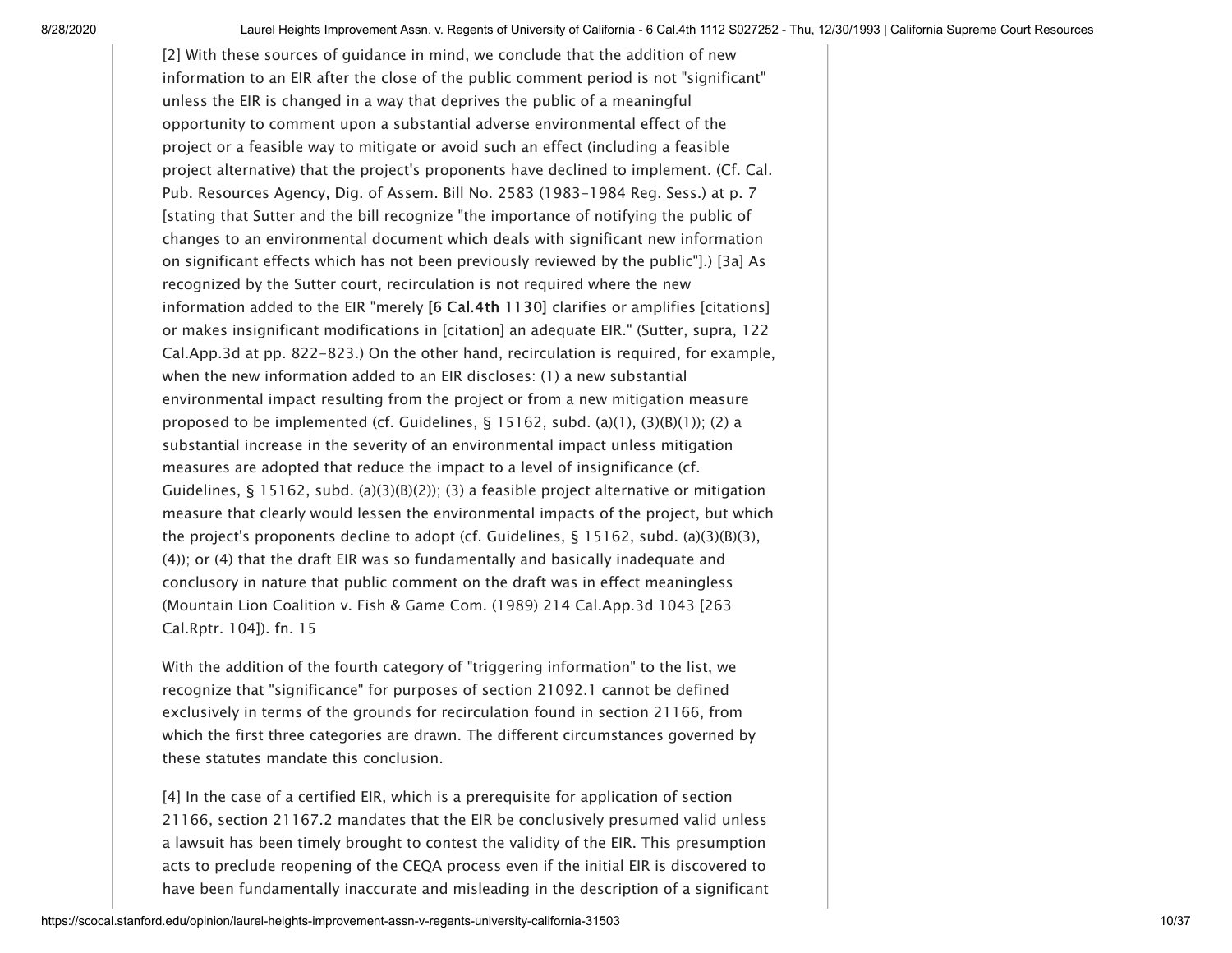effect or the severity of its consequences. After certification, the interests of finality are favored over the policy of encouraging public comment.

[3b] By way of contrast, section 21092.1 was intended to encourage meaningful public comment. (See State Bar Rep., supra, at p. 28.) Therefore, new information that demonstrates that an EIR commented upon by the public was so fundamentally and basically inadequate or conclusory in nature that public comment was in effect meaningless triggers recirculation under section 21092.1. (See, e.g., Mountain Lion Coalition v. Fish & Game Com., supra, 214 Cal.App.3d 1043.) [6 Cal.4th 1131]

Contrary to the arguments of the Association, the holding of Sutter is consistent with the views we express here. Although the Sutter opinion does not clearly explain the extent of the changes made between the draft EIR and the final EIR at issue in that case, it is apparent that the court and the agency viewed the draft EIR as fundamentally and basically inadequate in many respects. (Sutter, supra, 122 Cal.App.3d at pp. 821, 823.)

Furthermore, our understanding of the term "significant new information" is reflected explicitly or implicitly in other holdings of our lower courts. For example, in Marin Mun. Water Dist. v. KG Land California Corp. (1991) 235 Cal.App.3d 1652, 1667 [1 Cal.Rptr.2d 767], recirculation was not required when the final EIR contained a revised estimate that the subject water moratorium could last 10 years or more. The draft EIR disclosed that the duration of the proposed moratorium was indefinite and had considered the impacts of a moratorium of at least five to six years in duration. The new information merely served to clarify an environmental effect that was adequately discussed in the draft EIR.

In Sierra Club v. Gilroy City Council (1990) 222 Cal.App.3d 30 [271 Cal.Rptr. 393], the presence on the project site of the potentially endangered California tiger salamander was discovered after the close of the public comment period for the draft EIR. In response to public comment, however, the lead agency delayed approval of the project and commissioned a study. A "preliminary" final EIR was prepared relying upon the study and was made available for public and agency comment before the project was certified. The new information, the presence of the tiger salamander, demonstrated that the draft EIR had not addressed a potentially substantial adverse environmental effect. Therefore, revision and recirculation were required and were voluntarily undertaken by the agency.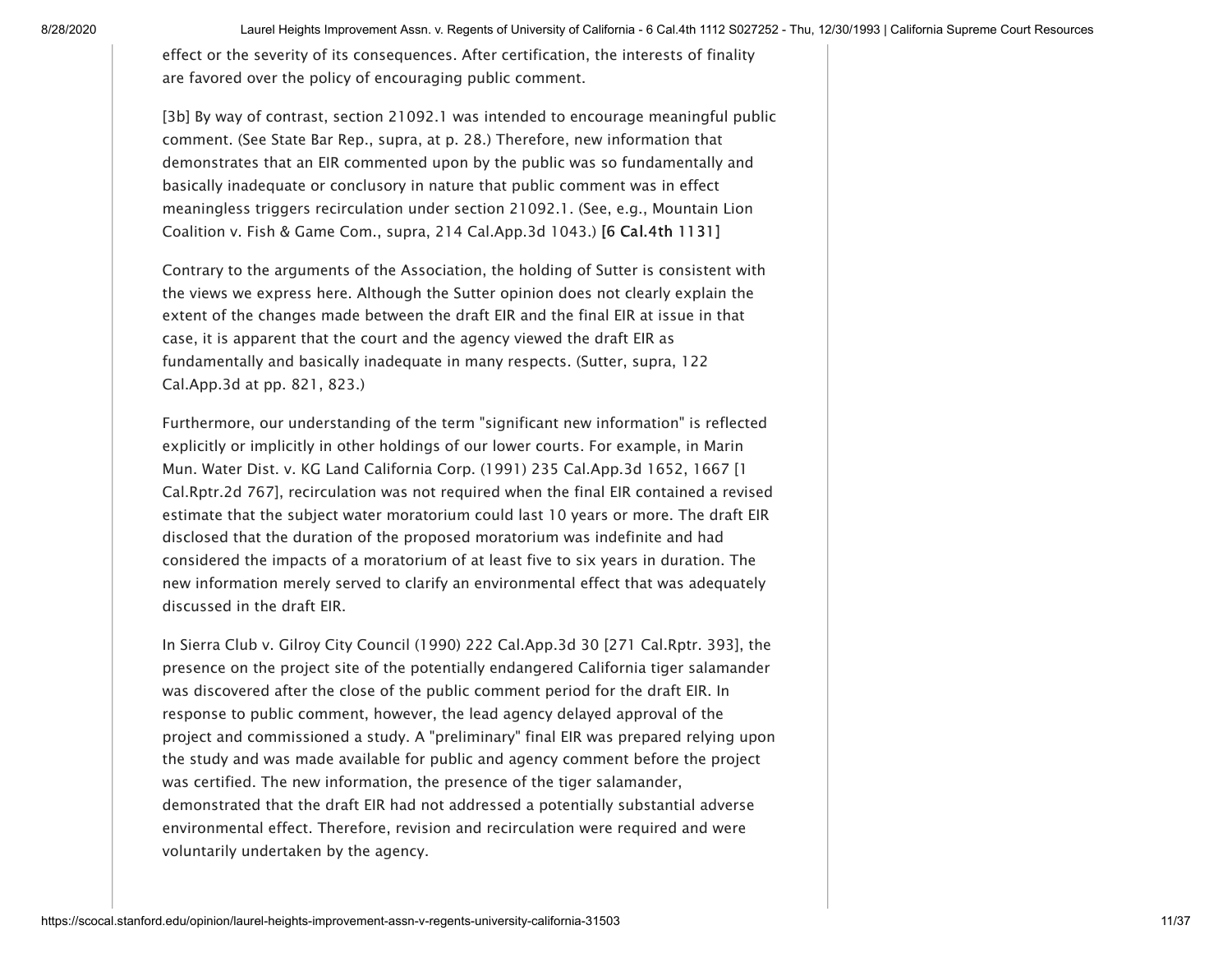Similarly, a "woefully inadequate" draft EIR was found to have deprived the public of its opportunity to comment upon the resumption of sport hunting of mountain lions. (Mountain Lion Coalition v. Fish & Game Com., supra, 214 Cal.App.3d at pp. 1050- 1051.) In defiance of a previously issued writ, the agency failed to address in other than conclusory fashion many areas relating to the cumulative impacts of the proposed hunting.

Discovery that a project encroached upon wetlands, when the text of the draft EIR indicated that the wetlands area would remain undeveloped, was a substantial change in circumstances requiring revision and recirculation of the EIR. The failure to do so "deprived the public, who relied upon the EIR's representations, of meaningful participation regarding the issue of wetlands [6 Cal.4th 1132] degradation," a significant adverse effect. (Mira Monte Homeowners Assn. v. County of Ventura (1985) 165 Cal.App.3d 357, 365 [212 Cal.Rptr. 127].)

Finally, the opportunity for additional public comment was also required where an uncirculated EIR disclosed for the first time that, for mitigation purposes, a street would be extended through a ridge line resulting in a previously unidentified adverse visual impact. (Stevens v. City of Glendale (1981) 125 Cal.App.3d 986, 998-999 [178 Cal.Rptr. 367].)

<span id="page-11-0"></span>[5] By codifying the "significant new information" language of Sutter, supra, 122 Cal.App.3d 813, the Legislature apparently intended to reaffirm the goal of meaningful public participation in the CEQA review process. (State Bar Rep., supra, at p. 28.) It is also clear, however, that by doing so the Legislature did not intend to promote endless rounds of revision and recirculation of EIR's. Recirculation was intended to be an exception, rather than the general rule. Significantly, at the time section 21092.1 was enacted, the Legislature had been and was continuing to streamline the CEQA review process. [fn. 16](#page-32-2) Recognizing the legislative trend, we previously have cautioned: "[R]ules regulating the protection of the environment must not be subverted into an instrument for the oppression and delay of social, economic, or recreational development and advancement." (Goleta Valley II, supra, 52 Cal.3d at p. 576.) In our interpretation of section 21092.1, we have given consideration to both the legislative goals of furthering public participation in the CEQA process and of not unduly prolonging the process so that the process deters development and advancement.

B. What Standard of Review Applies to the Decision Whether to Recirculate?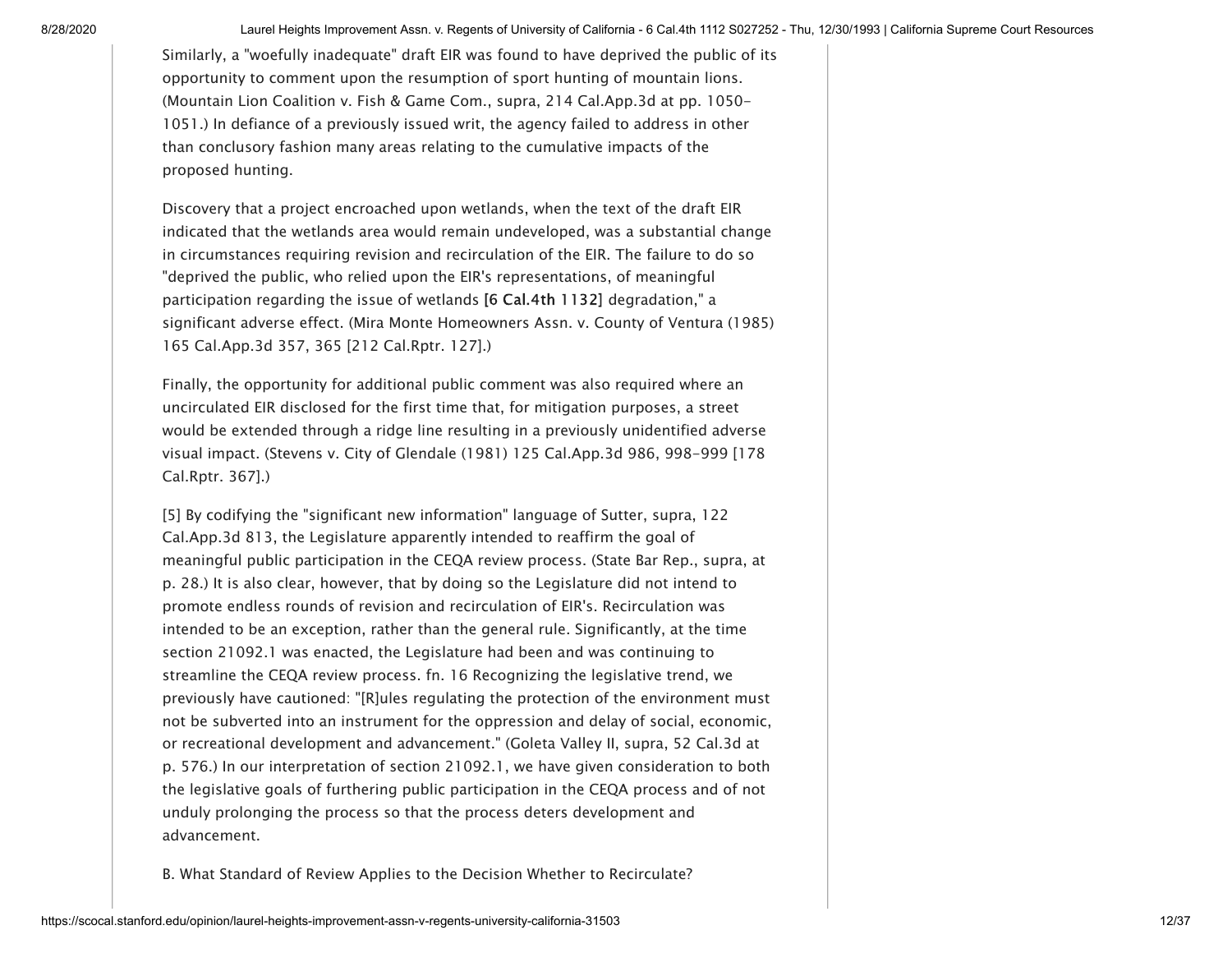<span id="page-12-0"></span>It remains to be considered whether the trial court erred in not requiring recirculation. In reviewing an agency's determination, finding or decision [6 Cal.4th 1133] under CEQA, a court must determine whether the agency prejudicially abused its discretion. (§ 21168.5.) [fn. 17](#page-32-3) "Abuse of discretion is established if the agency has not proceeded in a manner required by law or if the determination or decision is not supported by substantial evidence." (Ibid., italics added.) The Guidelines further define "substantial evidence" as "enough relevant information and reasonable inferences from this information that a fair argument can be made to support a conclusion, even though other conclusions might also be reached." (Guidelines, § 15384, subd. (a).) [6a] The Regents contend that the substantial evidence standard of review is mandated in this case by these authorities. By contrast, the Association advances several independent arguments, two of which are premised directly upon the language of section 21168.5, for applying a more stringent standard of review. We agree with the Regents that the appropriate standard is the substantial evidence standard.

To counter our determination, the Association contends that, if a procedural violation of CEQA is shown, the substantial evidence prong of the statutory standard of review does not come into play. While the Association's contention may have merit in the abstract, it does not apply to the facts of the present case. [7] The Association first argues that the Regents failed to proceed as required by law, because they did not set forth express findings denying the Association's request that the final EIR be recirculated. We are not persuaded by the Association's claim. CEQA does not require an express order or finding on the subject of whether to recirculate a final EIR. (Cf. No Oil, Inc. v. City of Los Angeles, supra, 13 Cal.3d at p. 81, fn. 12 [finding requirement of written negative declaration implicit in certain statutory and regulatory language].)

<span id="page-12-1"></span>Furthermore, we are not faced in this case with an administrative record that is silent on the question of whether the recirculation request was considered by the decision maker. (Cf. City of San Jose v. Great Oaks Water Co. (1987) 192 Cal.App.3d 1005, 1017 [237 Cal.Rptr. 845] [agency did not consider whether change in source of water supply for development triggered the need for a subsequent EIR, a supplemental EIR or an addendum to the original EIR].) The Regents were aware of the requests by the Association and others to recirculate the final EIR. The final EIR contained a response to the request for recirculation. The response stated that, since the [6 Cal.4th 1134] final EIR "[did] not include significant new information about environmental impacts and did not require a fundamental reorganization of the [draft EIR], there [was] no need to recirculate the [f]inal EIR for an additional public review period." [fn. 18](#page-33-0) The Regents certified the final EIR. By doing so, the Regents necessarily concluded that the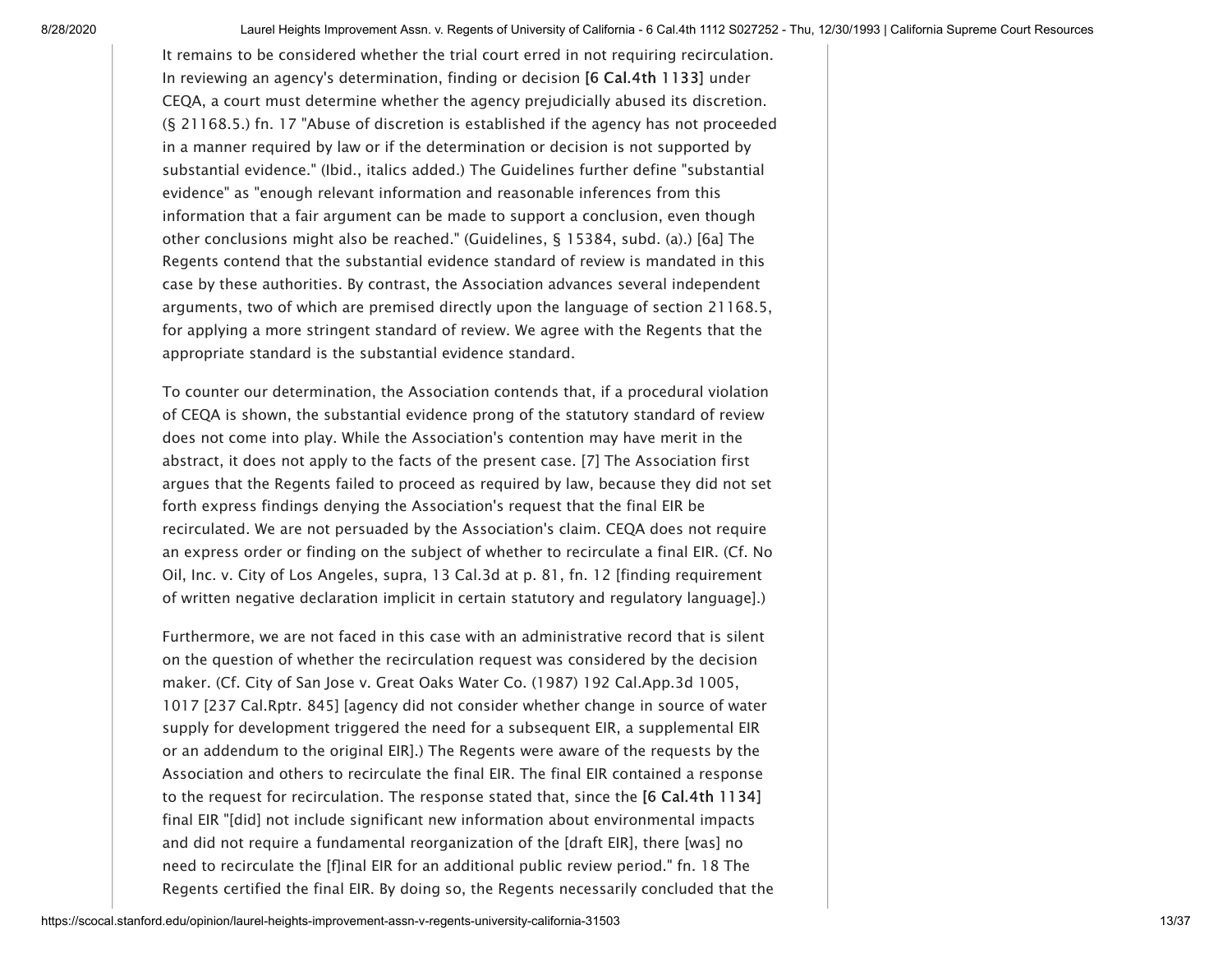final EIR did not contain significant new information requiring additional public comment. While express findings are preferable for the reason that they make the task of the reviewing court easier, there is no need in this case to remand for the Regents to clarify or expressly state their findings.

The Association also contends that the Regents committed a separate procedural violation of CEQA by failing to recirculate the final EIR. Such an argument begs the question. The Association's position ignores the statutory mandate that only the addition of significant new information triggers recirculation. (§ 21092.1.) Barring unusual circumstances not present here, the agency necessarily must decide whether the information meets this statutory requirement. [fn. 19](#page-33-1) A procedural violation cannot be found in this case unless the Regents' decision regarding the significance of the new information fails to pass muster under the applicable standard of review.

<span id="page-13-1"></span><span id="page-13-0"></span>[8] The Association next argues that, if the substantial evidence prong of the standard of review is applicable, then in deciding whether to recirculate the final EIR under section 21092.1, the "fair argument" test used to review the decision, pursuant to section 21151, to prepare a negative declaration, rather than an EIR, should apply. However, section 21151 commands that an EIR must be prepared whenever a project "may have a significant effect on the environment." (Italics added.) In No Oil, Inc. v. City of Los Angeles, supra, 13 Cal.3d at pages 68, 75, 83-85, we interpreted section 21151 to require preparation of an EIR whenever it can be fairly argued on the basis of substantial evidence that the project may have significant environmental [6 Cal.4th 1135] impact. (See also Friends of "B" Street v. City of Hayward (1980) 106 Cal.App.3d 988, 1002 [165 Cal.Rptr. 514] [applying "fair argument" test to affirm judgment invalidating decision not to prepare an EIR].) [fn. 20](#page-33-2) Our decision, however, expressly acknowledged that judicial review of agency decisions under CEQA is governed by sections 21168 (administrative mandamus) and 21168.5 (traditional mandamus) and, of course, did not purport to alter the standard of review set forth in those statutes. Rather, the "fair argument" test was derived from an interpretation of the language of, and policies underlying, section 21151 itself. For this reason, the "fair argument" test has been applied only to the decision whether to prepare an original EIR or a negative declaration. (E.g., Benton v. Board of Supervisors (1991) 226 Cal.App.3d 1467, 1481- 1483 [277 Cal.Rptr. 481] [rejecting use of test to review decision of whether second negative declaration proper for modified project]; Bowman v. City of Petaluma (1986) 185 Cal.App.3d 1065, 1071-1072 [230 Cal.Rptr. 413] [rejecting use of test to review decision under section 21166].) The Association has advanced no persuasive authority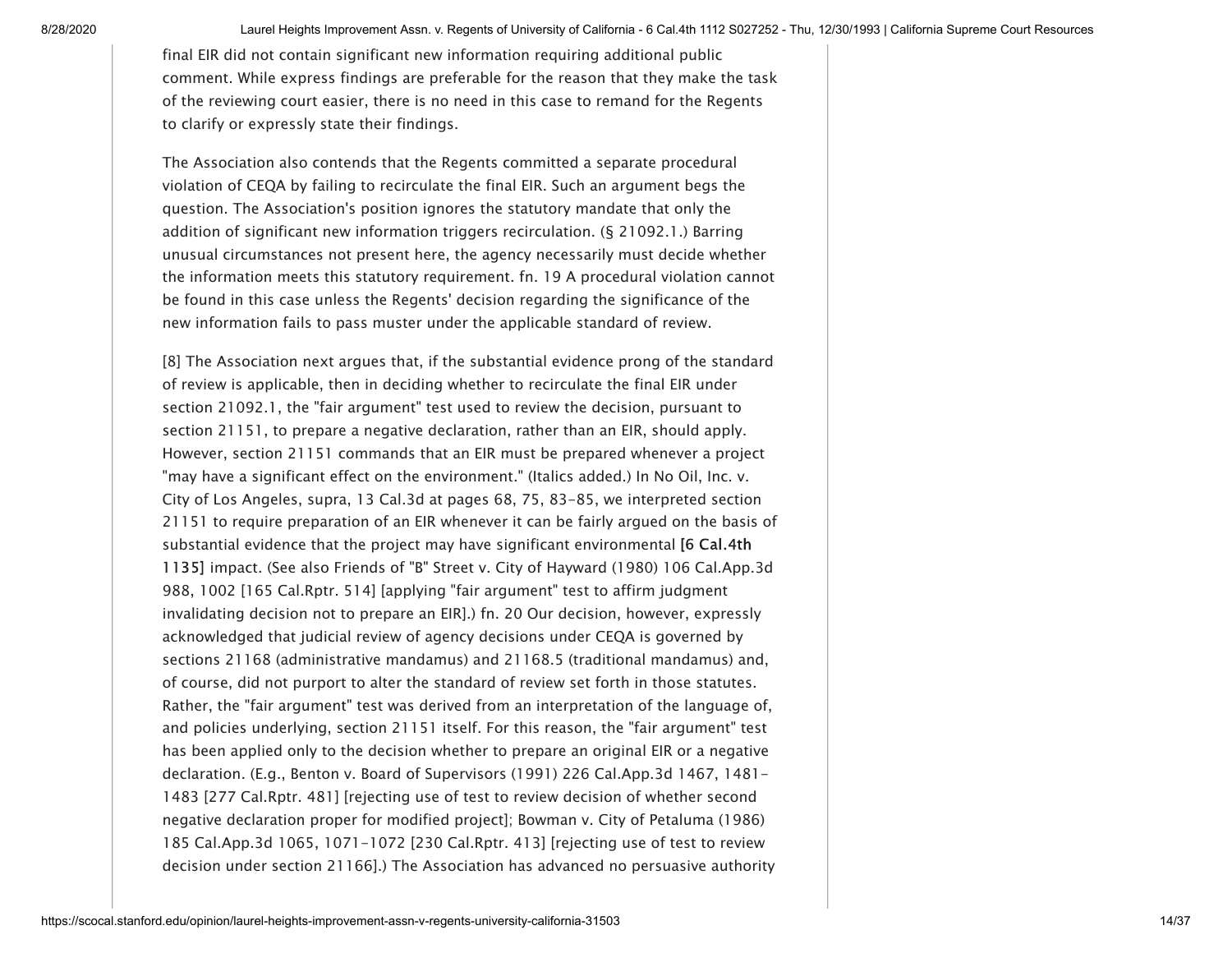<span id="page-14-0"></span>or reasons for taking this test out of the context of the statutory language of section 21151 and applying it to an agency's decision under section 21092.1. [fn. 21](#page-33-3)

<span id="page-14-1"></span>[6b] We conclude that the substantial evidence standard set forth in section 21168.5 governs the Regents' decision not to recirculate the EIR in this case. [fn. 22](#page-33-4) As we observed in Laurel Heights I, "[i]n applying the substantial evidence standard, 'the reviewing court must resolve reasonable doubts in favor of the administrative finding and decision.' " (47 Cal.3d at p. 393, quoting Topanga Assn. for a Scenic Community v. County of Los Angeles (1974) [11 Cal.3d 506,](https://scocal.stanford.edu/opinion/topanga-assn-scenic-community-v-county-los-angeles-27785) 514 [113 Cal.Rptr. 836, 522 P.2d 12].) It is this standard of review that we apply to the Regents' determination that the new information in the final EIR was not "significant" pursuant to section 21092.1. [6 Cal.4th 1136] C. Does Substantial Evidence Support the Regents' Decision Not to Recirculate the Final EIR?

The Association contends recirculation of the final EIR was required because the following information added to it was "significant new information" within the meaning of section 21092.1: (1) new noise studies; (2) new studies of potential toxic emissions; (3) clarification of the number of loading docks to be used for certain purposes; (4) recognition of "night lighting glare" as an insignificant impact; and (5) an expanded analysis of the alternative of adding to the existing facilities at the Parnassus campus. After reviewing each of these categories of "new information" in turn, we conclude that substantial evidence supports the Regents' decision not to recirculate the final EIR for public comment. [fn. 23](#page-34-0)

#### <span id="page-14-3"></span><span id="page-14-2"></span>1. Mechanical Noise Studies

In analyzing the effects of noise from equipment to be installed at the project, the EIR essentially employed the same methodology that was approved by this court in Laurel Heights I, supra, 47 Cal.3d at page 418. The EIR adopts specific performance standards for allowable noise generation. The EIR then represents that the university will implement whatever noise abatement design and equipment modifications are necessary to reduce project noise levels below the performance standards. In certifying the EIR, the Regents adopted this mitigation measure along with procedures to implement and monitor it and found that these actions would reduce the noise impact to a level of insignificance. [fn. 24](#page-34-1)

[9] The Association nevertheless argues that recirculation was required because, in response to public comment, the final EIR elaborates on the issue of mechanical noise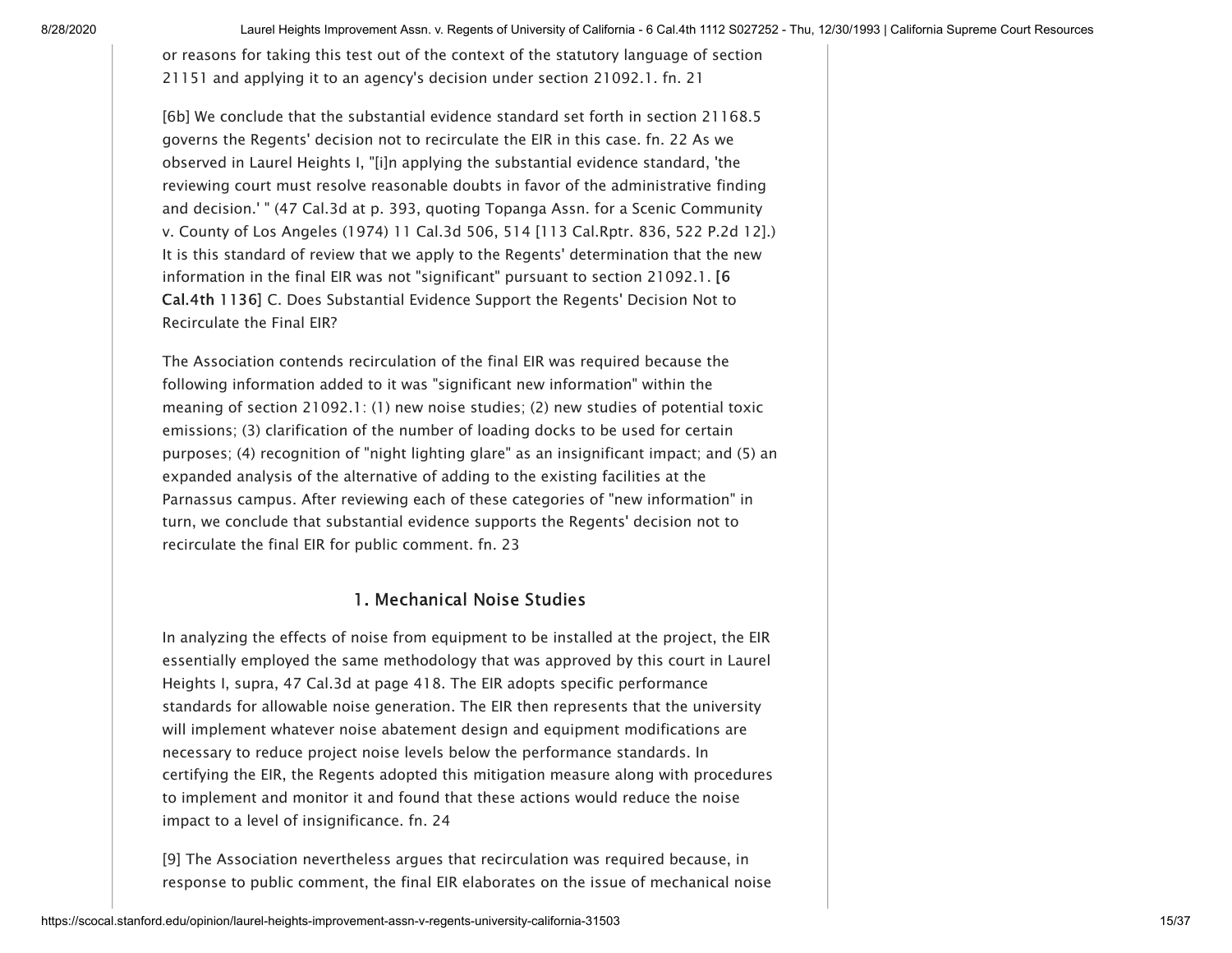<span id="page-15-0"></span>by providing additional noise data. [fn. 25](#page-34-2) One newly included study supplies additional requested details regarding existing noise levels in the neighborhood of the project. Other newly included information [6 Cal.4th 1137] addresses the validity of the representation in the draft EIR that mechanical noise can be mitigated to an insignificant level within the performance standards adopted in the EIR. [fn. 26](#page-34-3)

<span id="page-15-1"></span>Regardless of what conclusions may be appropriately drawn from these studies, we find that substantial evidence supports the Regents' decision that the additional data do not constitute "significant new information." These studies merely serve to amplify, at the public's request, the information found in the draft EIR. The basis of the conclusion in both the draft and final EIR's that mechanical noise effects would be insignificant is the representation that any effects will be mitigated to insignificance by appropriate choices of equipment and installation measures. The new studies do not alter this analysis in any way. Substantial evidence thus supports the Regents' conclusion that additional public comment is not required. (Cf. Holy Cross Wilderness Fund v. Madigan (10th Cir. 1992) [960 F.2d 1515,](https://cases.justia.com/us-court-of-appeals/F2/960/1515/) 1526-1527 [new report questioning ability to mitigate environmental impact on wetlands did not require supplemental environmental impact statement under NEPA when project permit was expressly conditioned upon no loss of wetlands].)

# 2. Cumulative Toxic Air Emissions Studies

In considering the cumulative effect of project toxic emissions together with emissions attributable to other anticipated projects in the Laurel Heights area, the draft EIR states that "there are no accepted methodologies or standards by which to quantitatively measure the cumulative toxic emission impacts of all potential sources of toxic air emissions in the Laurel Heights vicinity ...." The draft EIR, therefore, concludes that "the potential cumulative impacts of toxic air emissions are too speculative for evaluation." Such a conclusion is specifically authorized by Guidelines section 15145, which states: "If, after thorough investigation, a lead agency finds that a particular impact is too speculative for evaluation, the agency should note its conclusion and terminate discussion of the impact." [6 Cal.4th 1138]

The final EIR adopts the same conclusion. Nevertheless, in response to public comments, and "in an effort to provide as much information as possible," the final EIR discusses the health risks from background toxic air contaminant levels and presents two possible approaches to assessing impacts of cumulative toxic air emissions, based upon an experimental study. The study concludes that the "maximum estimated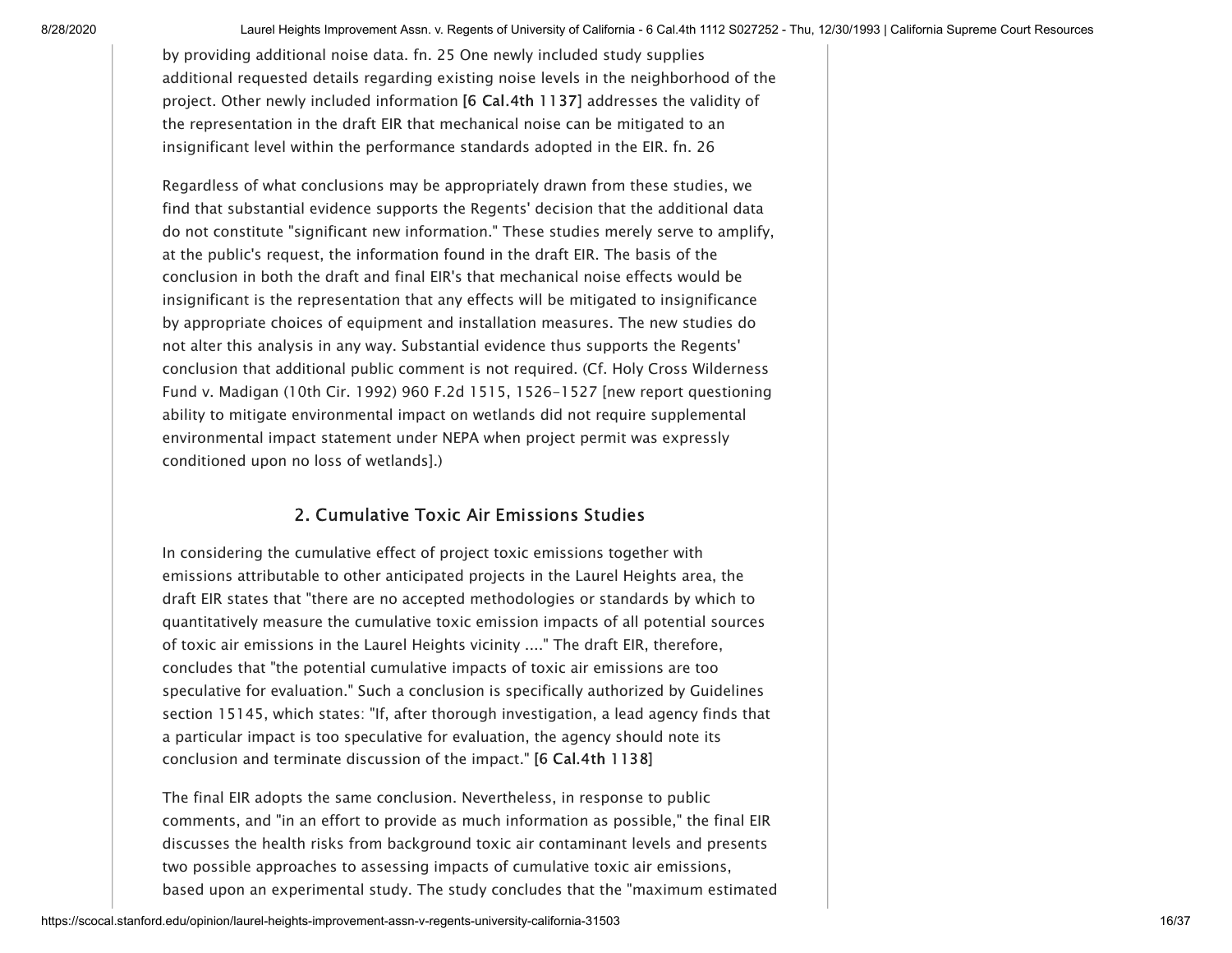cumulative cancer risk increase would be below the project significance standard," and that "no non-carcinogenic health effects are expected to occur." The final EIR concludes that "due to incomplete data and the lack of accepted means of conducting cumulative toxic air contaminant health risk analysis, for purposes of this EIR the cumulative impact of toxic air emissions is unknown as stated in the DEIR [draft EIR]." The Regents, however, treated the unknown impact for purposes of their required findings "as if it were an unavoidable significant adverse impact" and found that "if the impacts were significant, specific economic, social or other considerations make infeasible project alternatives in the FEIR [final EIR]."

[10] Substantial evidence again supports the Regents' conclusion that the experimental study does not constitute "significant new information." First, no new adverse environmental impact was shown by the study. To the extent the study can be credited, it reveals comforting news.

Moreover, the studies are experimental; both the draft EIR and final EIR acknowledge that the conclusions are not based upon accepted scientific methodology. The information was merely provided at the request of the public in the interest of amplifying or clarifying the discussion of cumulative toxic air emissions contained in the draft EIR. The minimal value of the experimental study is fully disclosed in the final EIR.

<span id="page-16-0"></span>Finally, the Regents did not rely upon the study in deciding whether to approve the project; rather, they conservatively adopted a worst case approach to this unknown impact. Therefore, public comment on this study would not further the purposes of CEQA. [fn. 27](#page-34-4)

# 3. Description of Use of Loading Docks

The draft EIR considers the environmental impacts of an increased number of truck trips to the project and deems the impacts to be insignificant, [6 Cal.4th 1139] primarily based on the assessment that most of the trucks would be small trucks and that they would arrive at and depart from the project at fairly even intervals throughout the day. The draft EIR also describes the three existing loading docks at the project and the modifications planned for the Laurel Street dock. In describing these loading docks the draft EIR states: "The University does require trucks over three tons to use the entrance at the intersection of California and Walnut Streets. Trucks weighing less than three tons are required to use the entrance near the intersection of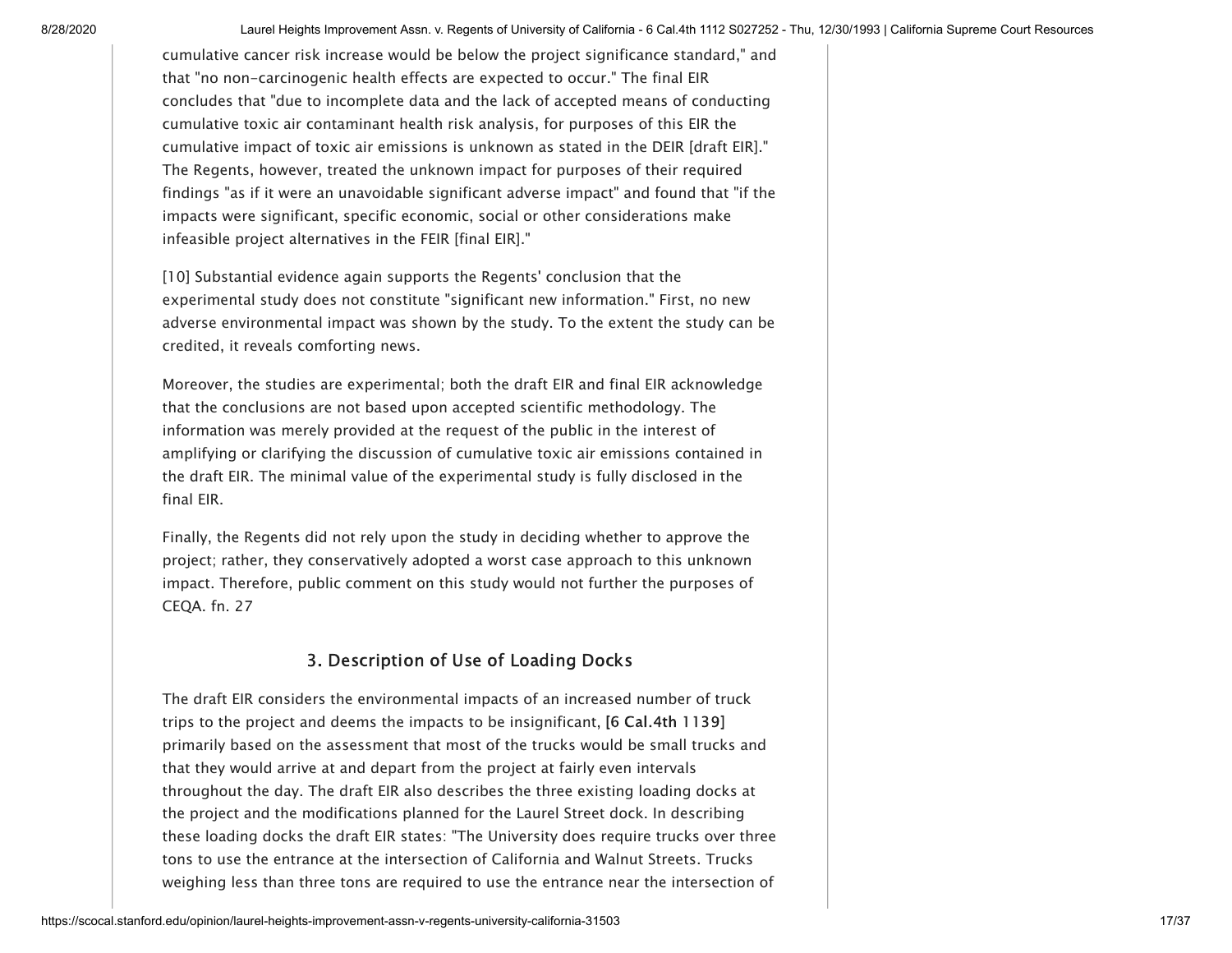Laurel Street and Euclid Avenue. Commercial trucks over three tons are not allowed on Laurel Street." Thus, it is apparent from the draft EIR that the majority of the trucks will use the Laurel/Euclid entrance.

The final EIR clarifies the uses for each of the loading docks described in the draft EIR as follows: "With project implementation, large trucks (over three tons) would continue to use the California/Walnut entrance to the site, while smaller trucks (less than three tons) would enter from Laurel near Euclid. The loading area noted on pages 118 and 133 of the DEIR, off Presidio Avenue, is currently used, and would continue to be used, only for early morning garbage pick ups. The existing receiving area on the Building's north side just east of the main entrance would no longer be used for deliveries. Under the project, all delivery trucks would be directed to the expanded loading dock on the west [Laurel Street] side of the Building." Thus, the final EIR states that almost all of the truck traffic will be directed to use the expanded Laurel Street loading area.

[11] The Association contends that the change in the description of the use of the loading docks is substantial and requires additional public comment. We conclude that substantial evidence supports the Regents' decision not to seek additional public comment regarding the use of the loading docks.

Contrary to the Association's arguments, we are not confronted with a case where the physical description or scope of the project has changed. (Cf. Concerned Citizens of Costa Mesa, Inc. v. 32nd Dist. Agricultural Assn., supra, [42 Cal.3d 929](https://scocal.stanford.edu/opinion/concerned-citizens-costa-mesa-inc-v-32nd-dist-agricultural-assn-28521) [orientation of amphitheater changed after adoption of final EIR]; City of San Jose v. Great Oaks Water Company, supra, 192 Cal.App.3d at pp. 1015, 1017 [drilling of three new wells added to the project after adoption of final EIR].) Rather, in this case, the discussion of the use of the loading docks merely clarifies the existing description of the environmental impacts of the estimated increase in truck traffic by specifically stating that almost all of the trucks will use the expanded Laurel Street loading area. The expansion of this loading area and mitigation measures to [6 Cal.4th 1140] reduce environmental effects from the expansion are fully described in the draft EIR. Moreover, the conclusions regarding the significance of the impacts of this traffic unsurprisingly were not affected. The number of estimated trips for various-sized trucks and the entrances used by the trucks are the same in both the draft and final EIR's. Substantial evidence supports the conclusion that the additional information in the final EIR simply clarifies the original discussion of the effects of increased truck traffic at the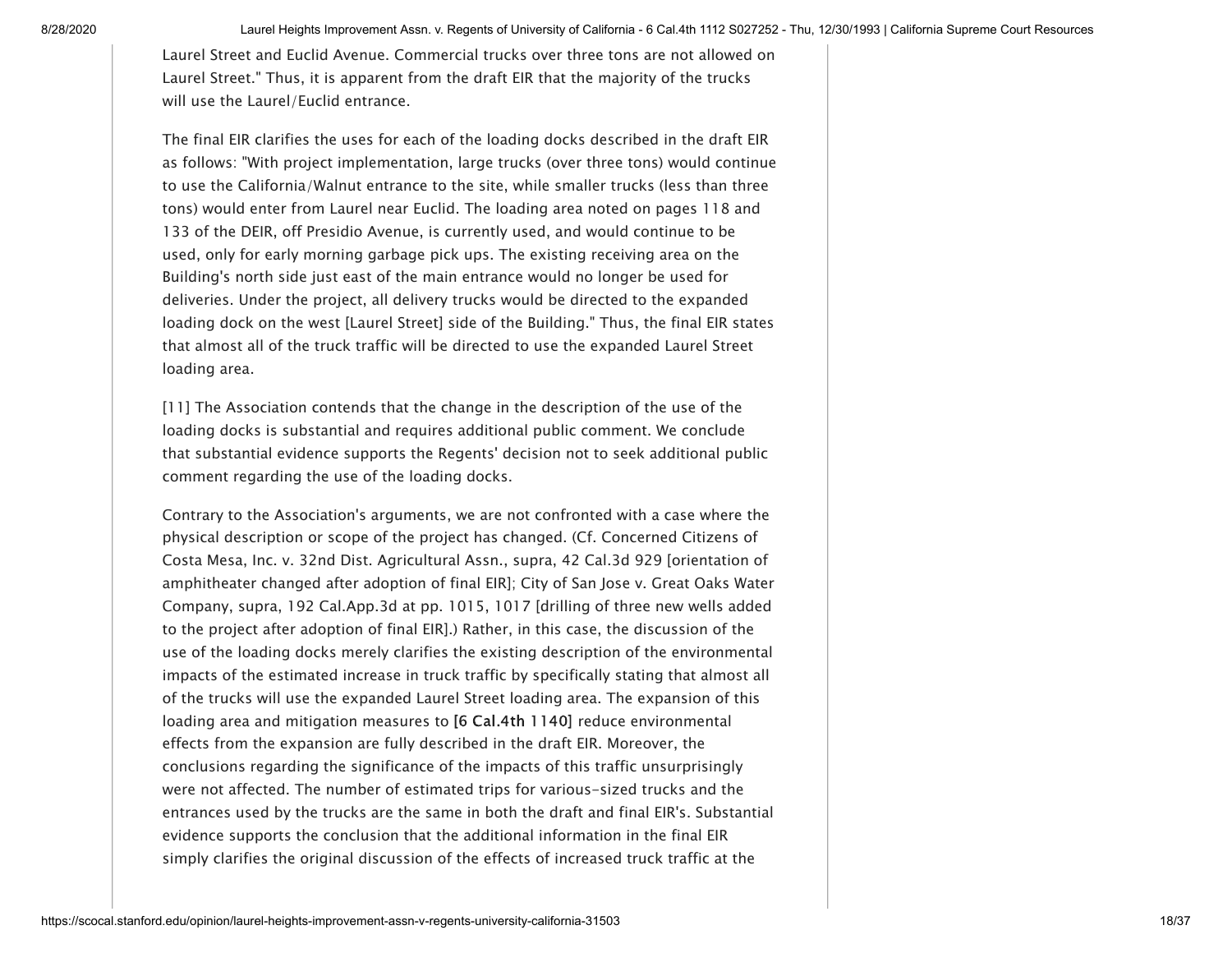project. The clarification does not reveal a new or more severe adverse environmental impact. Recirculation was not required.

# 4. Discussion of Night-lighting Glare

The draft EIR does not discuss the potential visual effects of the use of project lights after dark. In response to public comments regarding the hours the lights were expected to be used in the building, the final EIR adds a discussion of the subject. The final EIR concludes that lighting of the project would "add only incrementally to existing night lighting in the project vicinity and is not considered significant." Nevertheless, the final EIR also adopts a mitigation measure to reduce any effects of night lighting even further: design and position interior and exterior light fixtures to minimize light intrusion upon adjacent land uses.

[12] The Association contends that this newly recognized impact is "potentially significant" and that public comment on mitigation measures should be obtained. We conclude, however, that addition of the discussion of night-lighting glare is an insignificant modification to the EIR that does not disclose a new adverse environmental impact.

Under the circumstances of this case, we do not fault the draft EIR for failing to discuss the potential effect of glare from night lighting at the project. The area in which the project is located is urbanized. A substantial number of street lights surround the project and the adjacent shopping area. Headlights from traffic also diminish the darkness. Moreover, the project building has always been an office building. It is not uncommon for office buildings to be lit in whole or in part after regular business hours. Thus, the Regents could reasonably conclude that any extension in the hours of use of the building would have a de minimis effect on the environment. Based upon the entire record, we conclude that substantial evidence supports a determination that the effect of night lighting would be insignificant. (Guidelines, § 15002, subd. (g) [definition of "effect"].) An insignificant modification to an EIR does not require recirculation for additional public comment. [6 Cal.4th 1141]

Although the Association claims that the public should be provided the opportunity to comment upon mitigation measures for the potential glare, mitigation measures are not required where the environmental effect is insignificant. Moreover, it is clear in this case that the mitigation measure adopted by the Regents will not cause additional adverse environmental effects. Further, the Regents did not decline to adopt any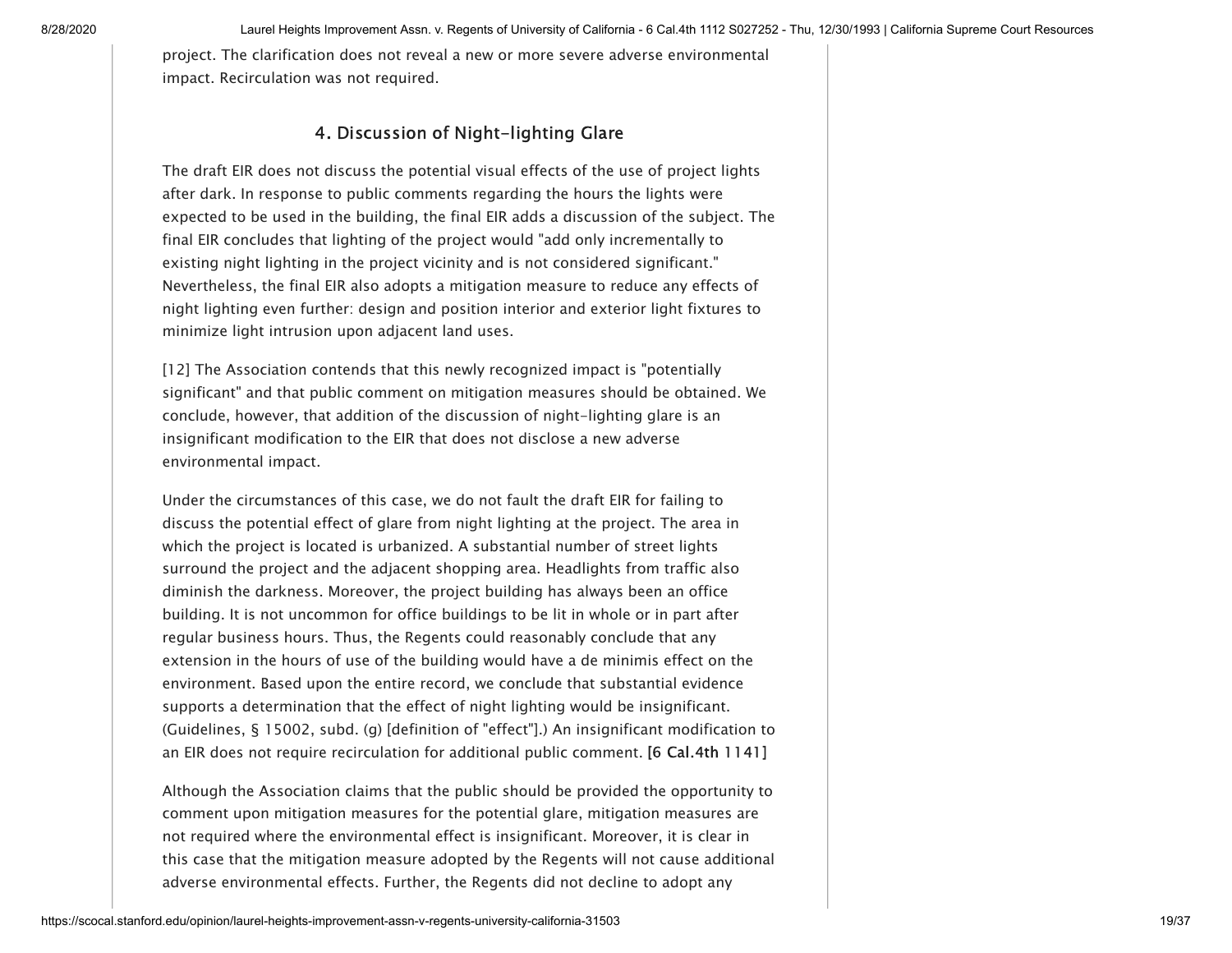suggested mitigation measures. None of the purposes of CEQA will be served by solicitation of further public comment on this subject; only needless delay will result. The decision makers and the public were both adequately informed by the final EIR about the consequences of the project with respect to night-lighting glare.

# 5. Expanded Discussion of Parnassus Alternative

The draft EIR devotes over 100 pages to discussion of alternatives to the project. The draft EIR discusses in detail six different uses for the Laurel Heights site and five other locations, some owned by the university and some not, for the research facilities proposed to be located at Laurel Heights. In addition, the draft EIR briefly discusses other alternatives that were considered, but were not addressed in detail, because they were found to be "infeasible, remote or speculative."

Among the alternatives considered, but not addressed in detail, was expansion of the Parnassus Heights campus to accommodate the new research facilities. The draft EIR explains the space deficit at the Parnassus Heights campus and the limitations adopted in the 1976 long-range development plan, at the urging of the state Legislature, on additional development of that campus, which is the most densely developed of all University of California facilities. The draft EIR further explains that, because the necessary space at the Parnassus Heights campus can only be created by demolition of existing buildings fully in use or by violating the limits adopted in the long-range development plan, the alternative of expansion at this site is infeasible.

In response to a single public comment claiming that the alternative of locating the research programs at the Parnassus Heights campus had not been adequately explored in the draft EIR, the final EIR contains a 12-page discussion expanding upon the possible environmental consequences of the alternative. The final EIR concludes that the alternative is infeasible for the reasons stated in the draft EIR. The final EIR also concludes that in no [6 Cal.4th 1142] respect is the Parnassus Heights alternative environmentally superior to the proposed project. [13a] The Association nevertheless contends that the expanded discussion of this alternative constitutes "significant new information" triggering recirculation of the EIR. We, however, agree with the Regents that recirculation was not required.

[14] An EIR need not consider every conceivable alternative to a project. (Laurel Heights I, supra, 47 Cal.3d at pp. 406-407.) Rather, consideration of a reasonable range of feasible alternatives is required to foster informed decisionmaking and public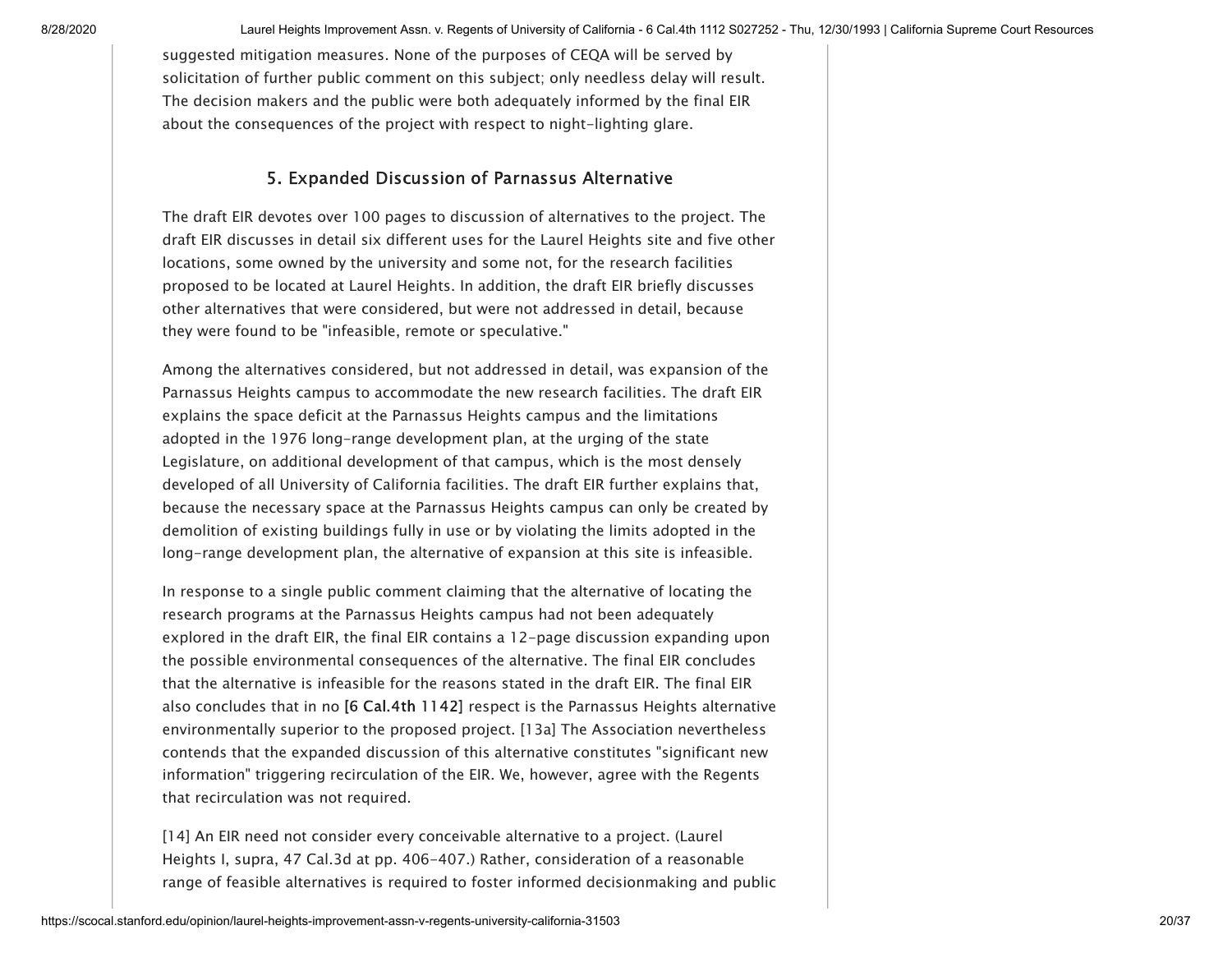participation. [13b] The draft EIR accomplished this goal by considering a wide variety of alternatives ranging from several different uses for the Laurel Heights site to different locations for the research laboratories. The draft EIR also contains succinct statements of the reasons that other alternatives, such as expansion of the Parnassus Heights campus, were deemed not to warrant further discussion. (Id. at pp. 404-405.)

Furthermore, the reasons given for the rejection of the Parnassus Heights alternative do not constitute an abuse of discretion and are supported by the record. Since the 1976 long-range development plan embodied a decision that expansion at the Parnassus Heights campus was not desirable and that additional space should be developed in other locations, the Regents did not abuse their discretion by relying upon the policies stated in the long-range development plan to assist them in assessing the feasibility of this alternative. (Cf. Goleta Valley II, supra, 52 Cal.3d at pp. 570-573 [county's reliance on its local coastal program in assessing feasibility of alternative sites for EIR permissible].) An alternative is "feasible" and therefore worthy of consideration only if it is "capable of being accomplished in a successful manner within a reasonable period of time, taking into account, economic, environmental, social, and technological factors." (§ 21061.1; see also Guidelines, § 15364.) Substantial evidence supports the conclusion that the Parnassus Heights alternative does not meet this requirement.

The expanded discussion in the final EIR does not change the determination that the expansion of the Parnassus Heights campus is infeasible. Rather it merely amplifies the reasons why the alternative is infeasible and ultimately less desirable. Recirculation is only required when a discussion of a new feasible project alternative, which will not be implemented, is added to the EIR. [6 Cal.4th 1143]

#### IV. Disposition

For the reasons set forth herein, we reverse the judgment of the Court of Appeal and remand with directions to consider and decide each and every remaining issue raised by the Association on appeal.

Lucas, C. J., Mosk, J., Kennard, J., Arabian, J., and Baxter, J., concurred.

#### GEORGE, J.

, Concurring and Dissenting.-I concur in part III.B. of the majority opinion, which holds that the decision of the Regents of the University of California (hereafter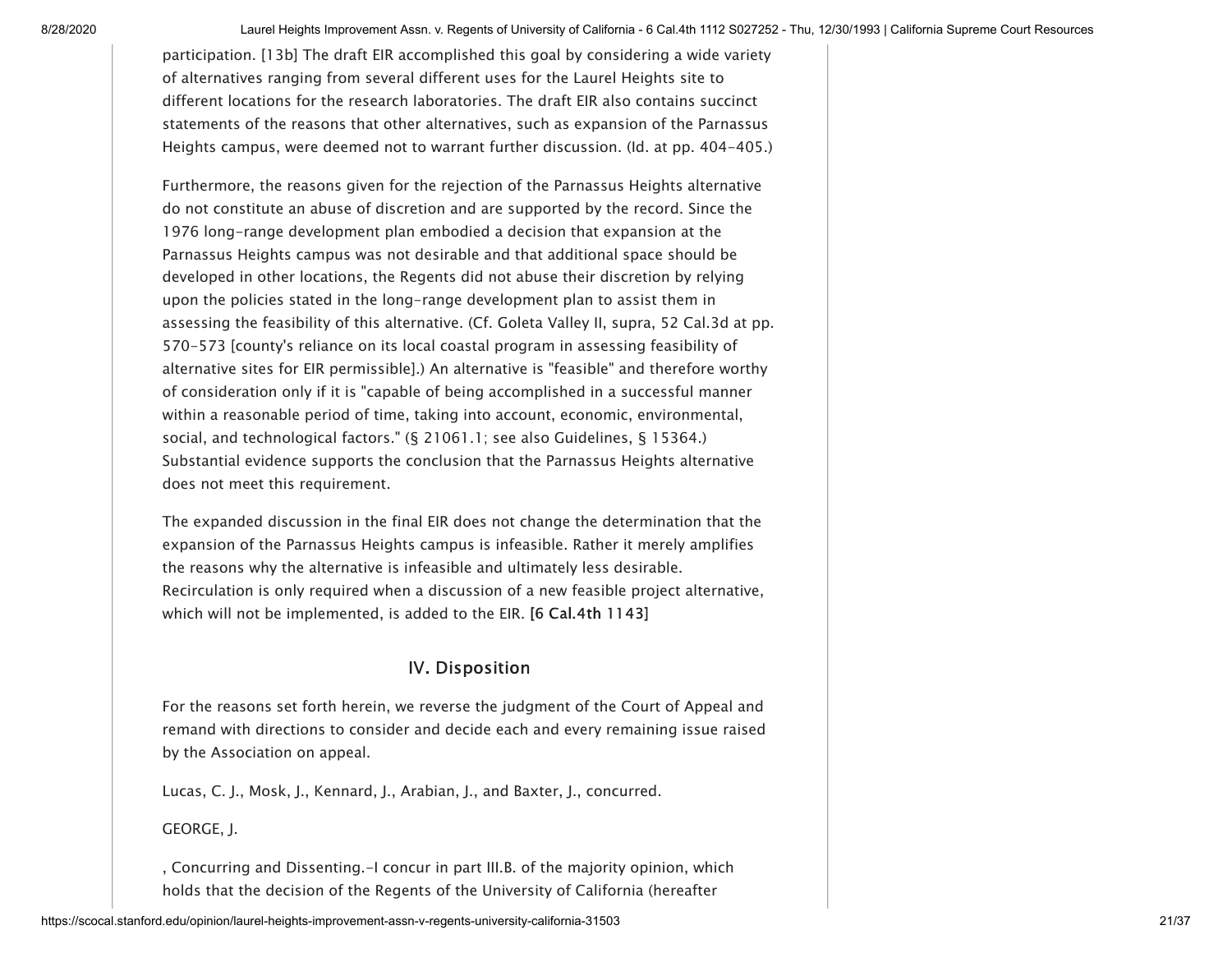Regents) not to recirculate the final environmental impact report (hereafter EIR) is subject to review under the substantial evidence standard, and in part III.C., subparts 2-5, which hold that substantial evidence supports the Regents' decision not to recirculate the revised EIR on the basis of that document's inclusion of new information regarding the proposed Laurel Heights facility's toxic air emissions, loading docks, night-lighting glare, and project alternatives. (Maj. opn., ante, at pp. 1132-1135, 1137-1143.)

<span id="page-21-0"></span>I respectfully dissent, however, from part III.A. of the majority opinion, interpreting Public Resources Code section 21092.1, [fn. 1](#page-35-0) and part III.C., subpart 1, analyzing whether substantial evidence supports the Regents' decision not to recirculate the final EIR on the basis of that document's inclusion of new information describing other attributes of the proposed facility, including its round-the-clock operations and the additional noise that this would generate.

In my view, the majority errs in holding that the addition of "significant new information" to an EIR requires recirculation of an EIR under section 21092.1 only where "the EIR is changed in a way that deprives the public of a meaningful opportunity to comment upon a substantial adverse environmental effect of the project or a feasible way to mitigate or avoid such an effect (including a feasible project alternative) that the project's proponents have declined to implement." (Maj. opn., ante, at p. 1129, original italics.) The majority's specification of a "substantial adverse environmental effect" departs from the plain language of section 21092.1, which provides only that the inclusion of "significant new information" in an EIR suffices to require recirculation of that document for public comment. The majority's unduly narrow interpretation is fundamentally at odds with the legislative intent and public policies underlying the California Environmental Quality Act (CEQA) (§ 21000 et seq.) as described in our decisions, cited post, next page. [6 Cal.4th 1144]

Furthermore, although I agree with the majority's conclusion that the new information set forth in the final EIR relating to toxic air emissions, loading docks, night-lighting glare, and project alternatives does not rise to the level of "significant new information" within the meaning of section 21092.1, I agree with the Court of Appeal that the final EIR in other respects does contain "significant new information"-insofar as it discloses the Regents' intention to conduct round-the-clock operations at the proposed Laurel Heights facility, resulting, among other effects, in an increase in noise. Accordingly, the Regents should have recirculated the final EIR for public comment.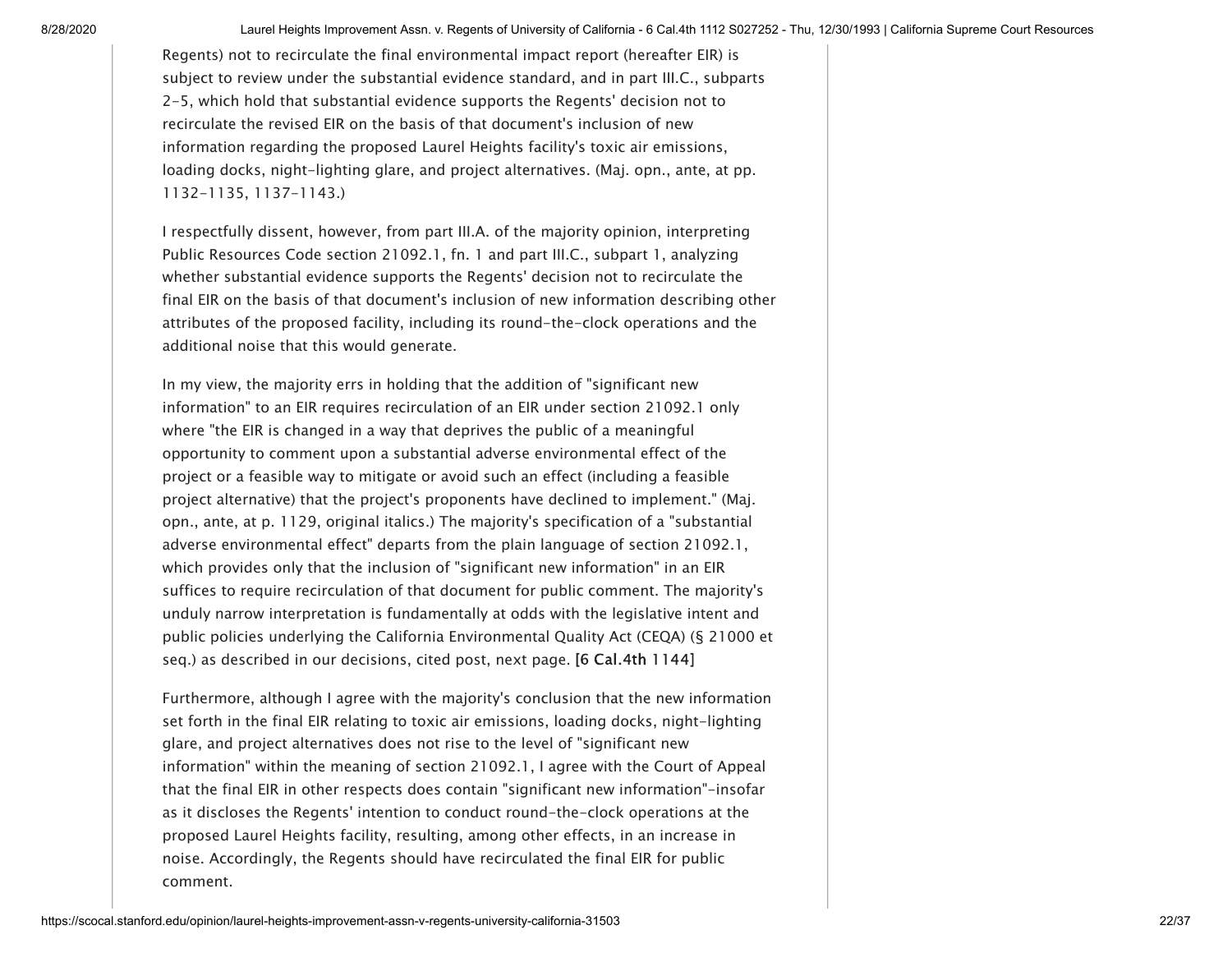<span id="page-22-0"></span>The majority interprets section 21092.1 to refer only to new information that, in the opinion of the lead agency, describes or will produce "substantial adverse environmental effects." Yet, this clearly is not what the statute commands. [fn. 2](#page-35-1) More accurately, section 21092.1 requires recirculation of an EIR when that document includes new information as to which additional public comment would (1) substantially advance the core informational purpose of the document, and (2) assist the lead agency in identifying potential significant adverse effects of the project, as well as alternatives and mitigation measures that substantially would reduce these effects. (See Citizens of Goleta Valley v. Board of Supervisors (1990) 52 Cal.3d 553, 564 [276 Cal.Rptr. 410, 801 P.2d 1161]; Laurel Heights Improvement Assn. v. Regents of the University of California (1988) [47 Cal.3d 376](https://scocal.stanford.edu/opinion/laurel-heights-improvement-assn-v-regents-university-california-30851), 390-391 [253 Cal.Rptr. 426, 764 P.2d 278] [hereafter, Laurel Heights I ]; No Oil, Inc. v. City of Los Angeles (1974) 13 Cal.3d 68, 79 [118 Cal.Rptr. 34, 529 P.2d 66]; Cal. Code Regs., tit. 14, §§ 15021, 15064, 15121, 15204 In holding otherwise, the majority departs from the plain meaning of section 21092.1, the public policies underlying CEQA, and this court's own admonition that the Legislature intended CEQA " 'to be interpreted in such manner as to afford the fullest possible protection to the environment within the reasonable scope of the statutory language.' " (Laurel Heights I, supra, 47 Cal.3d at p. 390, quoting Friends of Mammoth v. Board of Supervisors (1972) [8 Cal.3d 247,](https://scocal.stanford.edu/opinion/friends-mammoth-v-board-supervisors-32943) 259 [104 Cal.Rptr. 761, 502 P.2d 1049].)

The majority holds "it is appropriate to look to [section 21166 and its implementing guidelines] for guidance in interpreting section 21092.1." (Maj. opn., ante, at p. 1129.) I believe, however, that the majority's reliance [6 Cal.4th 1145] upon these sources is inappropriate. It is axiomatic that this court's task in interpreting a statute is to ascertain the Legislature's intent, turning first "to the words themselves for the answer," giving effect to statutes "according to the usual, ordinary import of the language employed in framing them." (Palos Verdes Faculty Assn. v. Palos Verdes Pennisula Unified Sch. Dist. (1978) [21 Cal.3d 650,](https://scocal.stanford.edu/opinion/palos-verdes-faculty-assn-v-palos-verdes-peninsula-unified-sch-dist-28086) 658 [147 Cal.Rptr. 359, 580 P.2d 1155], internal quotation marks omitted.) The majority ignores these fundamental rules, however, by interpreting section 21092.1 in a manner contrary to the statute's actual language. "[S]ignificant new information," the phrase contained in section 21092.1, and "substantial adverse environmental effects," the interpretation embraced by the majority, constitute distinct standards. The statutory standard of "significant new information" clearly is prospective and explanatory in nature, emphasizing the function of an EIR as an informational document prepared for the benefit of a concerned citizenry. (See Laurel Heights I, supra, 47 Cal.3d at p. 391 [the purpose of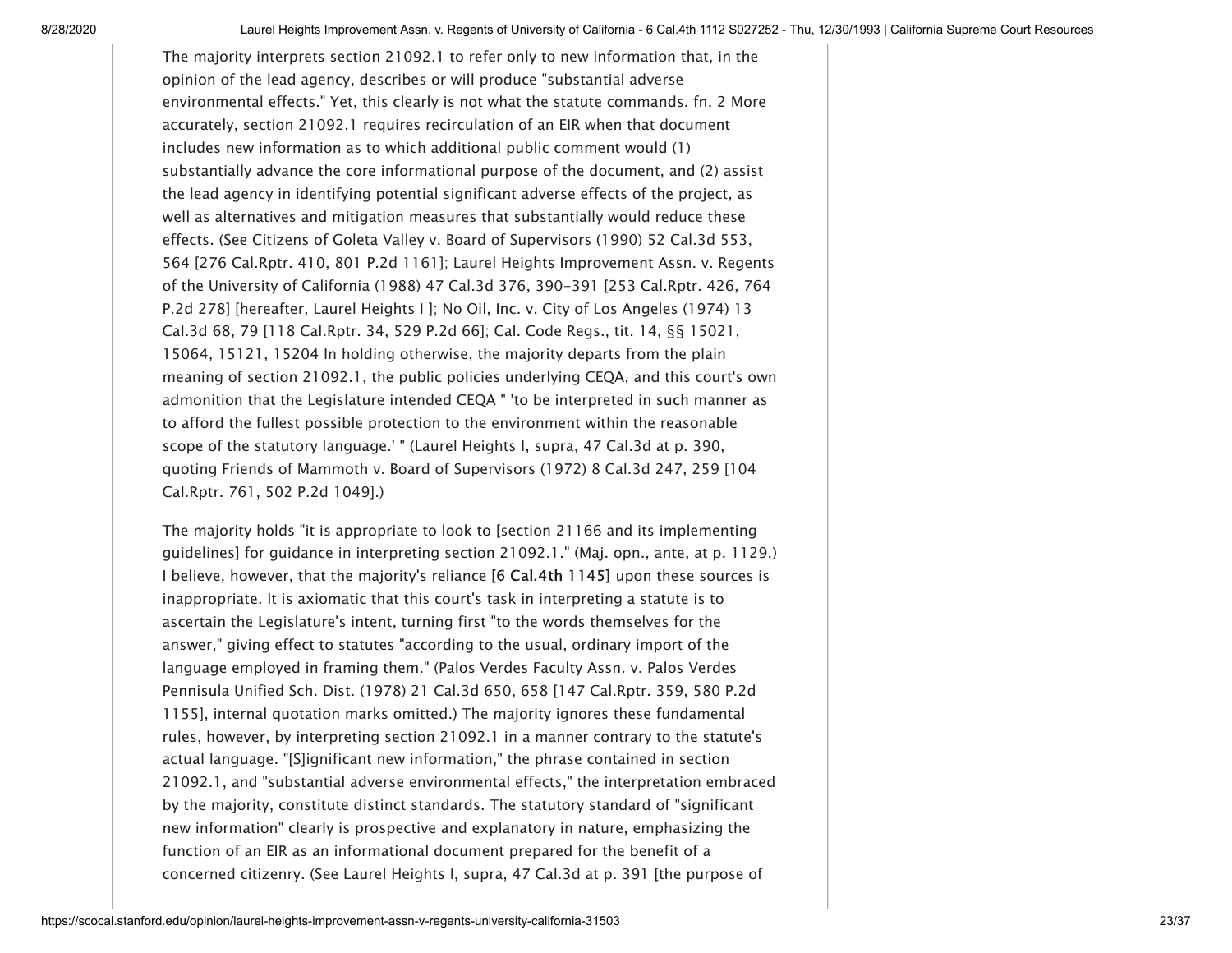an EIR is to provide public agencies and the public in general with "detailed information"].) The majority's standard of "substantial adverse environmental effects," in contrast, focuses upon anticipated results, requiring that new information set forth in a revised EIR suggest previously undisclosed and substantial environmental impacts, before recirculation is required. As aptly observed by the Court of Appeal in this case, had the Legislature intended that the standard for recirculation hinge upon an EIR's inclusion of information describing significant new "impacts," it easily could have said so.

In addition to finding unsupportable the majority's statutory analysis, I believe the majority's application of its analysis to the circumstances of the present case is seriously flawed in several respects.

The majority holds it was unnecessary for the Regents to recirculate the final EIR, because that document simply provides "additional noise data[,] ... studies [that] merely serve to amplify, at the public's request, the information found in the draft EIR." (Maj. opn., ante, at pp. 1136-1137.) Yet, as I explain below, the majority's emphasis on the purported insignificance of the additional noise data contained in the final EIR mischaracterizes the fundamental difference between that document and the draft EIR: the draft (nearly 900 pages in length, including appendices) includes only a few vague, inadequate references to the heightened activity anticipated at the proposed Laurel Heights project, yet the final EIR describes a facility, the major components of which would operate on a round-the-clock basis. In my view, this difference in the contents of the two documents is statutorily "significant" (§ 21092.1) and thus in itself warrants recirculation of the final EIR for public comment. [6 Cal.4th 1146]

The draft EIR in the present case describes a proposed facility that, not unlike typical commercial establishments (such as the insurance offices that previously occupied the site), would operate primarily during normal business hours. The draft EIR further states, rather vaguely, that "[t]he research use would likely result in more evening and weekend activity at the site than at present, although most occupants would probably leave by about 7 p.m." The draft EIR also notes that the facility "would be used more heavily in evening hours and on weekends than at present ...." These two general comments constitute the draft EIR's only references to the round-the-clock activity subsequently described in the revised EIR.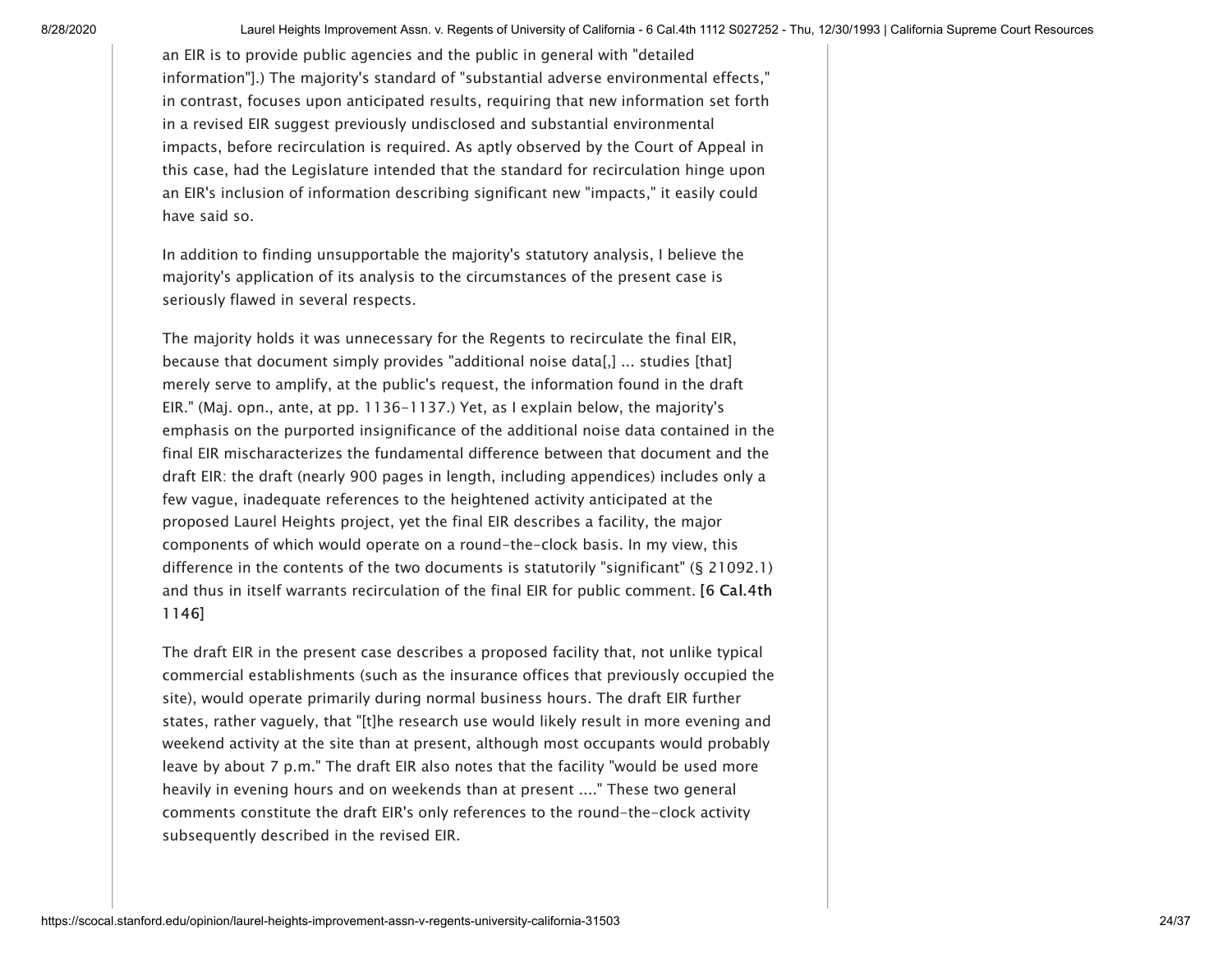In contrast, the final EIR indicates that the biomedical research programs (slated to occupy approximately 80 percent of the 352,800-square-foot facility) actually would remain open and operating throughout the night, with concomitant increases in noise (from rooftop exhaust fans and increased traffic), and other effects. This new information, describing an environmental impact of great significance to residents in the Laurel Heights neighborhood, extends well beyond "simply clarif[ying], amplif[ying], or mak[ing] insignificant modifications to an adequate EIR." (Marin Mun. Water Dist. v. KG Land California Corp. (1991) 235 Cal.App.3d 1652, 1667 [1 Cal.Rptr.2d 767].) Indeed, the final EIR-unlike the draft EIR-describes an all-night operation located in the heart of a "predominant[ly]" residential neighborhood. For this reason alone, the final EIR should have been recirculated.

The draft EIR further states that, in addition to the facility's proposed occupancy of 1,530 persons, "[v]isitors associated with the proposed uses are projected to number about 340 people on an average daily basis." The draft EIR estimates that the facility would generate an estimated "106-142 daily truck trips," i.e., "an average of nine trucks an hour over an eight hour delivery day." The draft EIR concludes that, " [i]ntensification of activity at [the] Laurel Heights [facility] would not disrupt ... the existing physical community and would not constitute a major change to land use on site since the facility has been used with similar land use patterns for several decades." The draft EIR characterizes the intensification of land uses at the Laurel Heights facility and increases in traffic-related activity as "not significant," similarly characterizing the noise from exposed equipment, after mitigation measures are taken, as "not significant." The clear implication of these (and other) passages contained in the draft EIR is that the proposed facility would not involve a significant change in activity or noise from that already associated with the site.

<span id="page-24-0"></span>In this respect, the final EIR stands in stark contrast to the draft EIR, the final document stating: "[T]he facility for the most part would operate [6 Cal.4th 1147] between 6 a.m. and 10 p.m. However, laboratories would likely operate on a 24-hour basis on occasion when research activities so require .... [¶] In order to provide proper laboratory ventilation, rooftop mechanical equipment would likely run 24 hours per day." (Italics added.) Implicit in statements contained in the final EIR is the circumstance that a certain number of laboratory workers, visitors, and delivery couriers would arrive and depart during that 24-hour period. This dissimilarity between the draft EIR and the final EIR, in their respective descriptions of the facility's hours of activity, requires recirculation of the final EIR. [fn. 3](#page-35-2)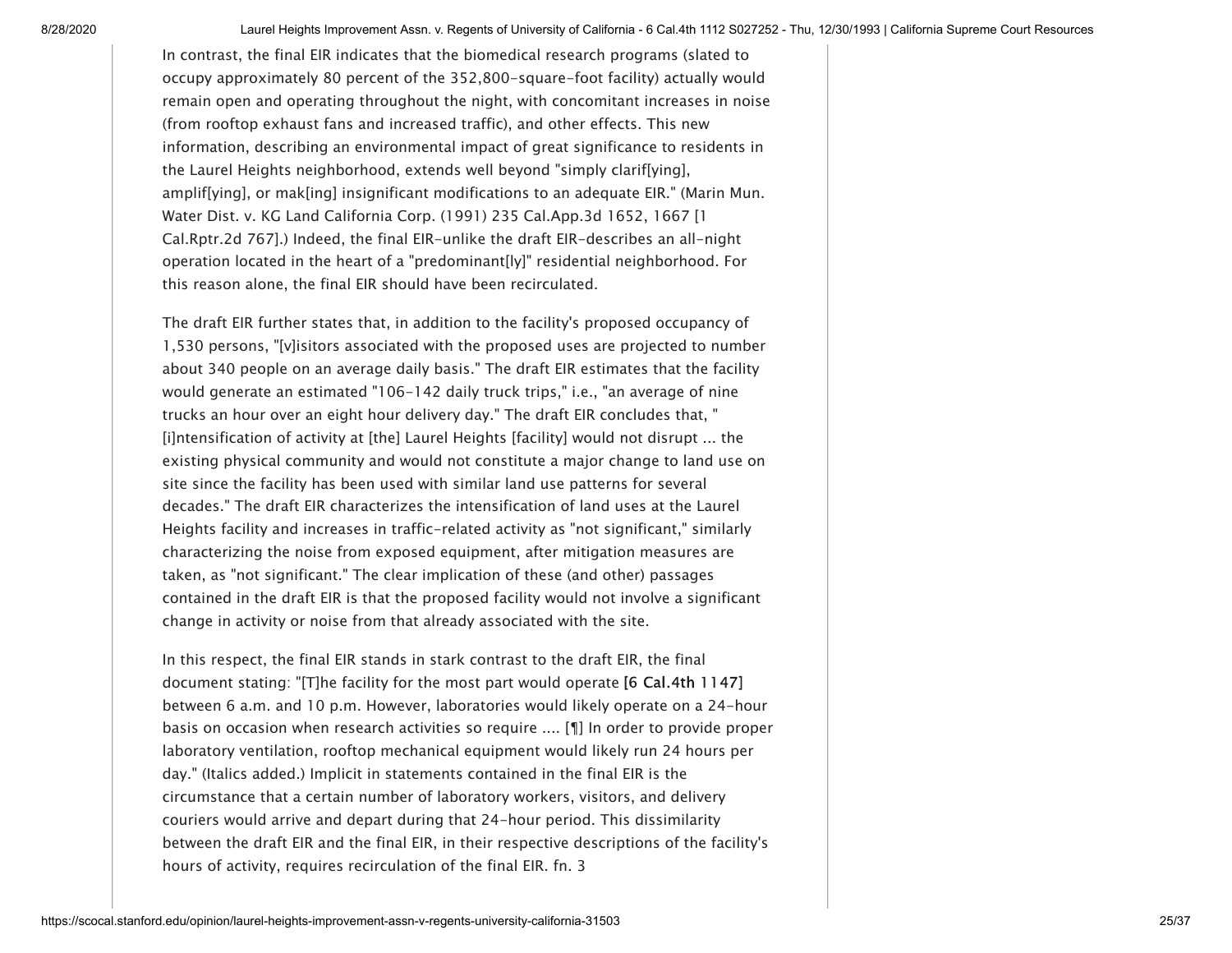<span id="page-25-1"></span><span id="page-25-0"></span>The draft EIR, although lengthy, provides no information regarding the amount of noise that might be emitted from laboratory exhaust equipment (which the draft EIR describes as including 100 to 120 rooftop exhaust stacks, each one over 9 feet in height), nor does it contain any measurements of nighttime noise levels in the adjacent residential areas. [fn. 4](#page-35-3) Notwithstanding these important factual omissions, the draft EIR concludes: "It is unlikely that the noise from building equipment would be greater than the existing ambient noise levels." [fn. 5](#page-35-4) In response to public comment regarding noise levels, the final EIR acknowledges that "[e]quipment noise would be considered significant if the noise levels created by the equipment exceeded 50 dBA ..." (italics added), and modifies the draft EIR's earlier conclusion to state as follows: "Noise from equipment installed on roofs or other exposed areas could generate noise levels above the ambient noise level and the 50 dBA standard [set forth] in the San Francisco Noise Ordinance." (Italics added.) The final EIR thereafter states that, with the aid of various mitigation measures, the local noise ordinance limit of 50 dBA "could be met." In view of the draft EIR's woeful inadequacy in addressing the noise-level issue, and the only slightly more substantive analysis contained in the final EIR, the revised document should have been recirculated for this reason [6 Cal.4th 1148] alone. (See Mountain Lion Coalition v. Fish & Game Com. (1989) 214 Cal.App.3d 1043 [263 Cal.Rptr. 104] [where draft EIR inadequately addressed environmental consequences, circulation of a cumulative impact analysis for public comment was required].) [fn. 6](#page-35-5)

<span id="page-25-2"></span>The draft EIR states that the Laurel Heights facility "would cause only a slight increase over existing [traffic] volumes[, and] traffic-generated noise would not be significant." The draft EIR further asserts (rather strangely) that "increased [traffic] noise would be generated[, h]owever, the noise increase would not be audible."

The final EIR, while attempting to clarify the traffic-noise analysis, instead clouds the issue, the final document stating: "[P]roject-generated vehicle trips would not be sufficient to have a noticeable effect on average noise levels along local roadways. However, it is acknowledged that individual short-term noise events, particularly from trucks, could be annoying to noise sensitive receptors." By recasting vehicle noise as "short-term noise events" and concerned neighbors as "noise sensitive receptors," the final EIR engages in an assault upon its readers' linguistic sensibilities that parallels the project's potential assault upon its neighbors' auditory senses. The final EIR's inadequate and obfuscatory analysis, although tolerated by the majority, clearly fails to satisfy the requirement that, once comments are received from the public, " '[t]here must be good faith, reasoned analysis in response.' " (Sutter Sensible Planning, Inc. v.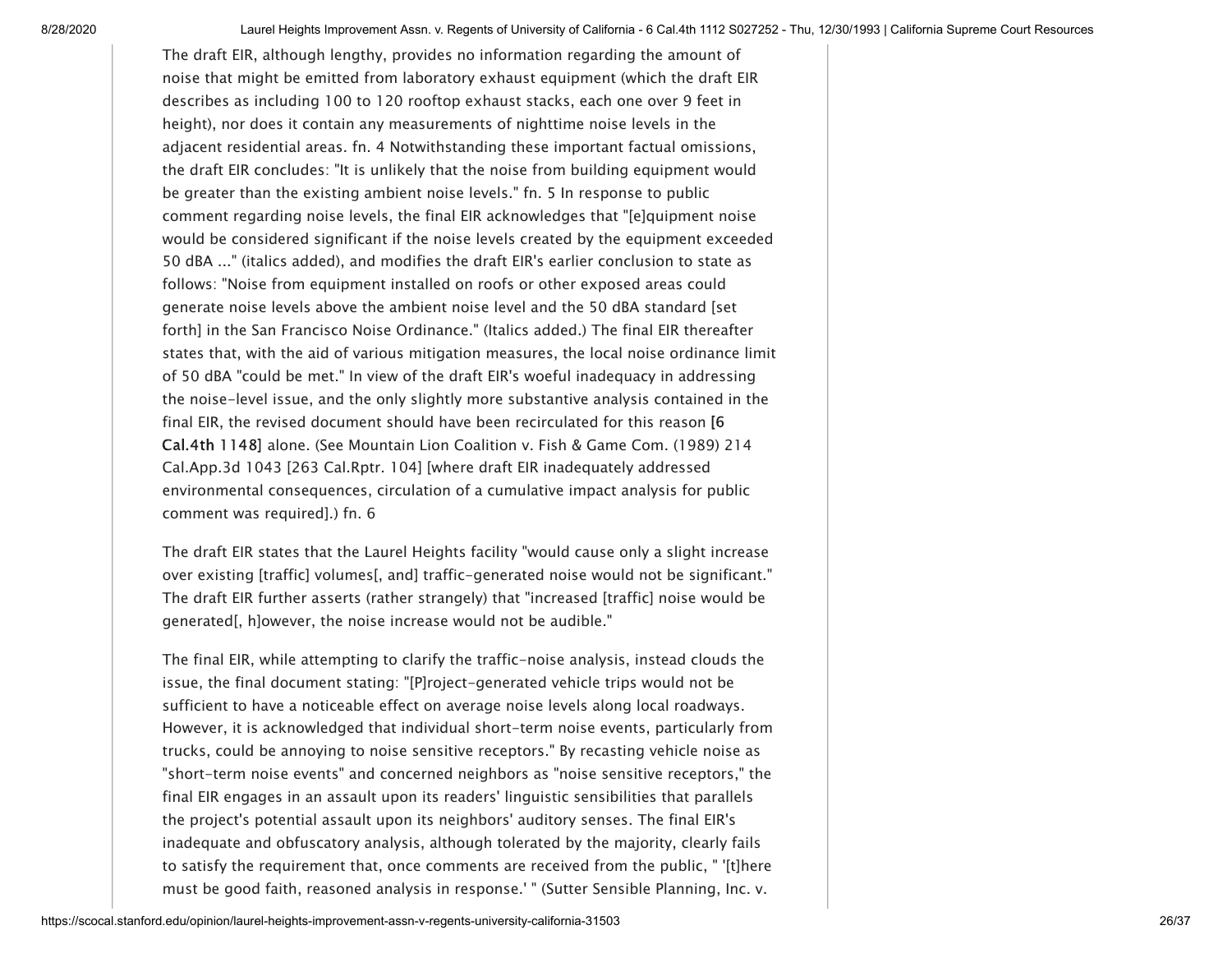Board of Supervisors (1981) 122 Cal.App.3d 813, 820 [176 Cal.Rptr. 342], quoting Silva v. Lynn (1st Cir. 1973) [482 F.2d 1282](https://cases.justia.com/us-court-of-appeals/F2/482/1282/), 1285, italics by the Sutter court; see also Mountain Lion Coalition v. Fish and Game Com., supra, 214 Cal.App.3d at p. 1051 [rejecting attempt "to circulate a document that simply swept the serious criticisms of the project under the rug"].)

Despite the draft EIR's acknowledgement that the Laurel Heights project will demand 722 parking spaces and accommodate only 516, leaving "206 vehicles unaccommodated," the final EIR blithely dismisses public concern regarding this issue: "Parking calculations concerning current and projected [6 Cal.4th 1149] parking demand are based on the project's estimated on-site population, not on parking survey results. Parking occupancy near the site is thus not a factor in the analysis of project parking demand." (Italics added.) This response, too, does not appear to constitute "good faith, reasoned analysis," nor does it comply with this court's prior admonition to the Regents that "significant cumulative effects of a project must be considered ...." (Laurel Heights I, supra, 47 Cal.3d at p. 394.) Instead, the final EIR acknowledges that parking in the Laurel Heights neighborhood is "saturated," with a parking occupancy rate of "96-99%," but fails to address meaningfully the environmental impact (i.e., the traffic noise or other inconvenience to neighborhood residents) of up to 206 vehicles traveling through the neighborhood, perhaps late at night or in the early hours of the morning, on a daily basis, as their drivers search for a parking place.

The majority finds solace in the Regents' representations, contained in the final EIR, that they will adopt an array of procedures "to mitigate project noise to insignificant levels." (Maj. opn., ante, at p. 1136, fn. 25.) I do not believe we should be so sanguine. A facility comprised of laboratories operating throughout the night, in contrast to operation during normal business hours, necessarily will cause its employees and at least some of its "340 [daily] visitors" to arrive and depart at odd hours, adding to traffic noise at times when most residents in the neighborhood are likely to be asleep. The final EIR leaves unclear how, if at all, the Regents could reduce the increased nighttime traffic noise "to insignificant levels." [fn. 7](#page-36-0)

<span id="page-26-0"></span>The majority opinion holds that the additional data pertaining to noise "merely serve to amplify, at the public's request, the information found in the draft EIR." (Maj. opn., ante, at p. 1137, italics added.) Having compared the draft EIR and the final EIR, I am unpersuaded by the majority's holding; in my view, the latter document does more than "clarify" or "amplify" the former. Indeed, the final EIR includes precisely the type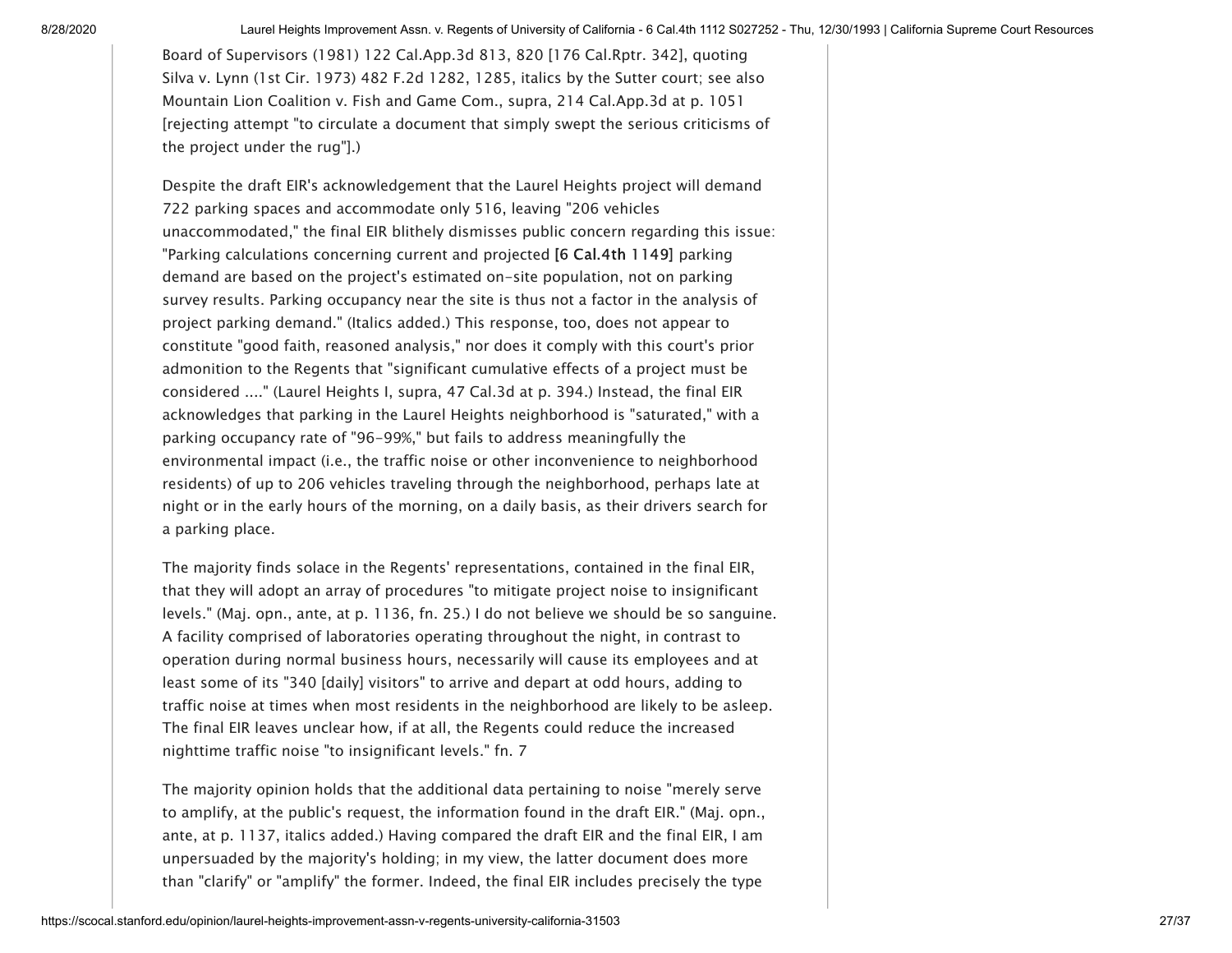of " 'substantial changes' " that require recirculation. (See Sutter Sensible Planning, Inc. v. Board of Supervisors, supra, 122 Cal.App.3d at pp. 822-823, quoting State of Alaska v. Carter (D.Alaska 1978) 462 F.Supp. 1155, 1164.) Although the draft EIR appears to have suggested that the proposed Laurel Heights facility, similar to a typical commercial establishment, would operate primarily during daytime hours, the final EIR makes clear that significant [6 Cal.4th 1150] portions of the facility, such as laboratories and associated rooftop mechanical equipment, would operate on a round-the-clock basis. Under these circumstances, the Laurel Heights Improvement Association's request for recirculation of the final EIR was justified and should have been honored. In view of the "significant new information" (§ 21092.1) contained in the final EIR, I am unpersuaded by the Regents' argument that the request constituted an attempt to subvert CEQA rules into an instrument of "oppression and delay." (Citizens of Goleta Valley v. Board of Supervisors, supra, 52 Cal.3d at p. 576.)

Despite this "significant new information," the majority holds that "substantial evidence" supports the Regents' decision not to recirculate the final EIR. Having noted the draft EIR's inadequate analysis of project-related noise and other features of the proposed facility, I believe the majority's conclusion in this regard renders hollow and meaningless the term "substantial evidence." As I have discussed above, the draft EIR was not "sufficient as an informational document" (Laurel Heights I, supra, 47 Cal.3d at p. 407). Indeed, it was deficient in numerous respects, and the applicable legal standard, set forth in several decisions, prohibits project proponents from being permitted to "fill in" analytical gaps in a final EIR insulated from public comment. (See, e.g., Mountain Lion Coalition v. Fish & Game Com., supra, 214 Cal.App.3d at pp. 1050-1053; Sutter Sensible Planning, Inc. v. Board of Supervisors, supra, 122 Cal.App.3d at pp. 822-823.) In holding otherwise, the majority erroneously exalts the pro forma and misleading representations contained in the draft EIR over the substantive requirements of the law.

In view of the predominantly residential character of the neighborhood in question, I conclude that the final EIR's determination that the proposed Laurel Heights facility likely would operate on a 24-hour basis constitutes "significant new information" within the meaning of section 21092.1, requiring that the Regents recirculate the final EIR.

Accordingly, I would affirm the judgment of the Court of Appeal, reversing the trial court's order denying the Laurel Heights Improvement Association's petition for a writ of mandate, and remanding the matter to the trial [6 Cal.4th 1151] court with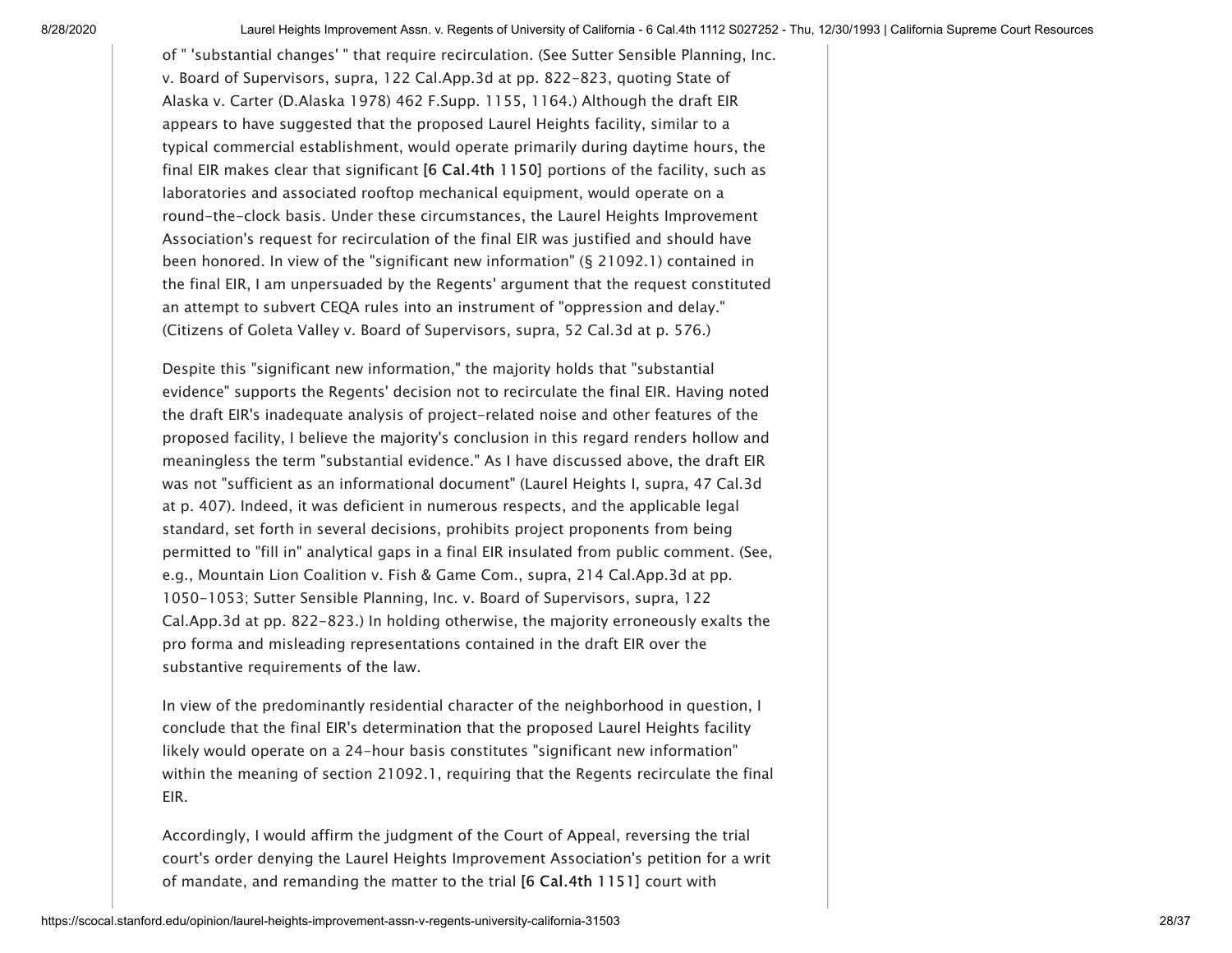<span id="page-28-6"></span>instructions to issue a writ of mandate directing the Regents to recirculate the final EIR for public comment. [fn. 8](#page-36-1)

Appellant's petition for a rehearing was denied February 24, 1994, and the opinion was modified to read as printed above. George, J., was of the opinion that the petition should be granted.

<span id="page-28-0"></span>[FN \\*.](#page-0-1) Pursuant to California Constitution, article VI, section 21.

<span id="page-28-1"></span>[FN 1.](#page-1-0) All further statutory references are to the Public Resources Code unless otherwise indicated.

<span id="page-28-2"></span>[FN 2.](#page-3-0) The 1986 final EIR consisted of two volumes containing approximately five hundred pages.

<span id="page-28-3"></span>[FN 3.](#page-4-0) In its answer to the Regents' petition for review, the Association raised 16 additional issues for review that were not resolved by the Court of Appeal. The parties agree that, if we determine that recirculation of the final EIR was not required under section 21092.1, the case should be remanded to the Court of Appeal for resolution of these issues.

<span id="page-28-4"></span>[FN 4.](#page-4-1) All references to "Guidelines" are to the state CEQA Guidelines, which implement CEQA. (Cal. Code Regs., tit. 14, § 15000 et seq.) This court has yet to decide whether the Guidelines are regulatory mandates or merely aids to interpretation. We need not decide this issue in this case. We, however, have recognized that, "[a]t a minimum, ... courts should afford great weight to the Guidelines except when a provision is clearly unauthorized or erroneous under CEQA." (Laurel Heights I, supra, 47 Cal.3d at p. 391, fn. 2; accord, Goleta Valley II, supra, 52 Cal.3d at p. 564, fn. 3.)

<span id="page-28-5"></span>[FN 5.](#page-5-0) The Association requests that we take judicial notice of two university publications: the September 1989 and May 1991 versions of the Procedural Handbook and Model Approach for Implementing the California Environmental Quality Act (CEQA). We possess discretionary authority to judicially notice these documents pursuant to Evidence Code section 452, subdivision (c). Because it was in force during the relevant time period, we take judicial notice of the September 1989 version of the document. Because the May 1991 version was not published until after the relevant time period, we decline to exercise our authority to take judicial notice of that document.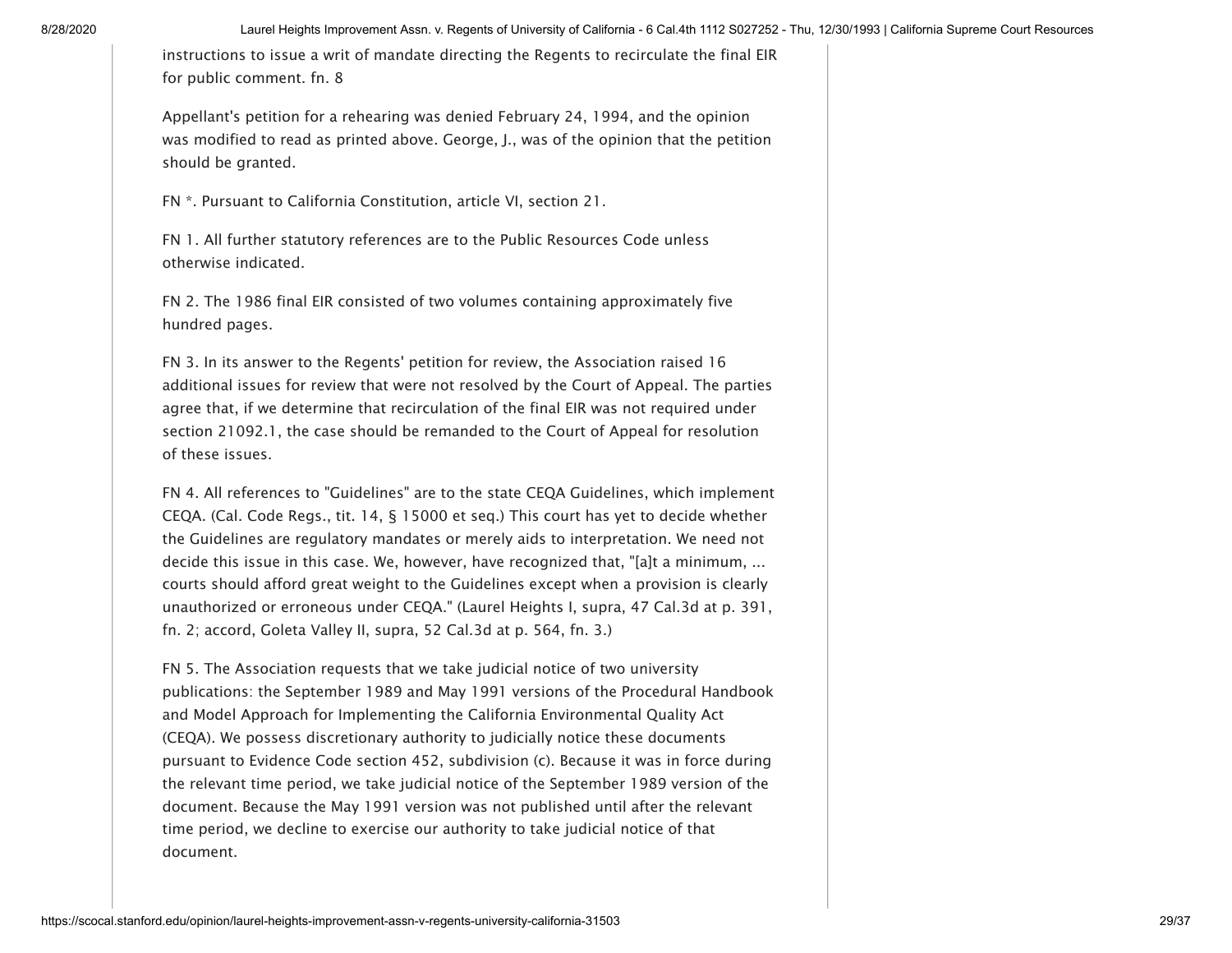According to the September 1989 version of the Procedural Handbook and Model Approach for Implementing the California Environmental Quality Act (CEQA) (Handbook), the university requires that a public hearing be held during the EIR review process. (Handbook, supra, at p. 2-35.) The purpose of this hearing is to provide a "forum for recording public comments and receiving testimony on the project and the Draft EIR." (Ibid.)

The Association also requests that we take judicial notice of the amicus curiae brief filed by the Attorney General of the State of California in Laurel Heights I. We decline to do so. (Evid. Code, § 452, subd. (d) [discretion to judicially notice the records of any court in the state].) The Attorney General filed an amicus curiae brief in the present case. There is no need to consult the brief filed in the prior case, which addressed different issues.

The Regents request that we take judicial notice of the trial court opinion in case No. 862850 and the unpublished Court of Appeal opinion in case No. A052850 affirming the trial court's decision. The decisions are of limited relevance to the issues we are reviewing and, therefore, we decline to take judicial notice of them. (Evid. Code, § 452, subd. (d).) We also note that the unpublished Court of Appeal decision does not appear to come within any of the exceptions to the rule against citation of unpublished decisions. (Cal. Rules of Court, rule 977.)

<span id="page-29-0"></span>[FN 6.](#page-6-0) Section 21092.1 states in full: "When significant new information is added to an environmental impact report after notice has been given pursuant to Section 21092 and consultation has occurred pursuant to Sections 21104 [with certain state agencies] and 21153 [with certain public and local agencies], but prior to certification, the public agency shall give notice again pursuant to Section 21092, and consult again pursuant to Sections 21104 and 21153 before certifying the environmental impact report."

<span id="page-29-1"></span>[FN 7.](#page-6-1) Section 21166 states in full:

"When an environmental impact report has been prepared for a project pursuant to this division, no subsequent or supplemental environmental impact report shall be required by the lead agency or by any responsible agency, unless one or more of the following events occurs:

"(a) Substantial changes are proposed in the project which will require major revisions of the environmental impact report.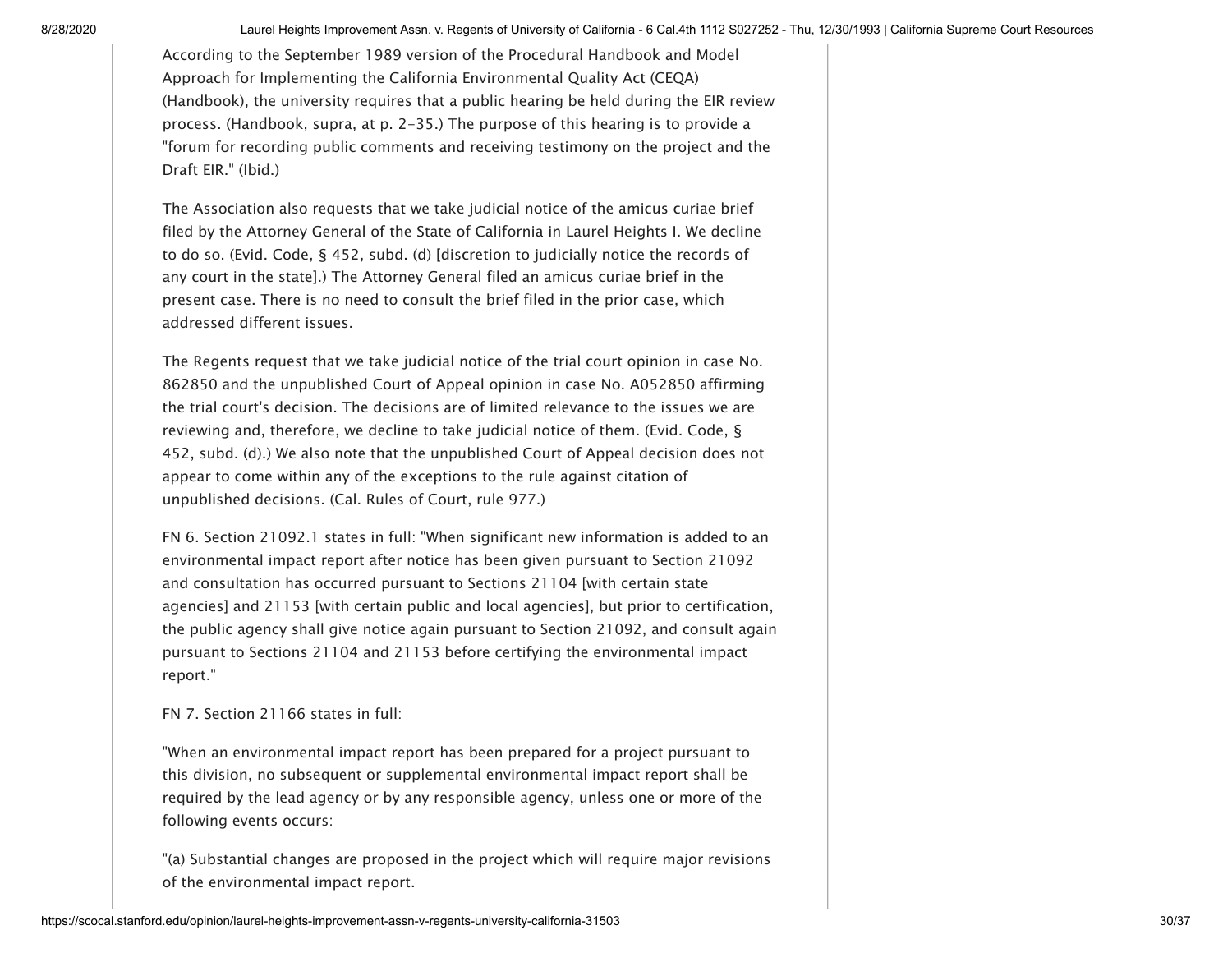"(b) Substantial changes occur with respect to the circumstances under which the project is being undertaken which will require major revisions in the environmental impact report.

"(c) New information, which was not known and could not have been known at the time the environmental impact report was certified as complete, becomes available."

<span id="page-30-0"></span>[FN 8.](#page-6-2) Guidelines section 15162, subdivision (a) states in full:

"(a) Where an EIR or negative declaration has been prepared, no additional EIR need be prepared unless:

"(1) Subsequent changes are proposed in the project which will require important revisions of the previous EIR or negative declaration due to the involvement of new significant environmental impacts not considered in a previous EIR or negative declaration on the project;

"(2) Substantial changes occur with respect to the circumstances under which the project is undertaken, such as substantial deterioration in the air quality where the project will be located, which will require important revisions in the previous EIR or negative declaration due to the involvement of new significant environmental impacts not covered in a previous EIR or negative declaration; or

"(3) New information of substantial importance to the project becomes available, and

"(A) The information was not known and could not have been known at the time the previous EIR was certified as complete or the negative declaration was adopted, and

"(B) The new information shows any of the following:

"1. The project will have one or more significant effects not discussed previously in the EIR;

"2. Significant effects previously examined will be substantially more severe than shown in the EIR;

"3. Mitigation measures or alternatives previously found not to be feasible would in fact be feasible and would substantially reduce one or more significant effects of the project; or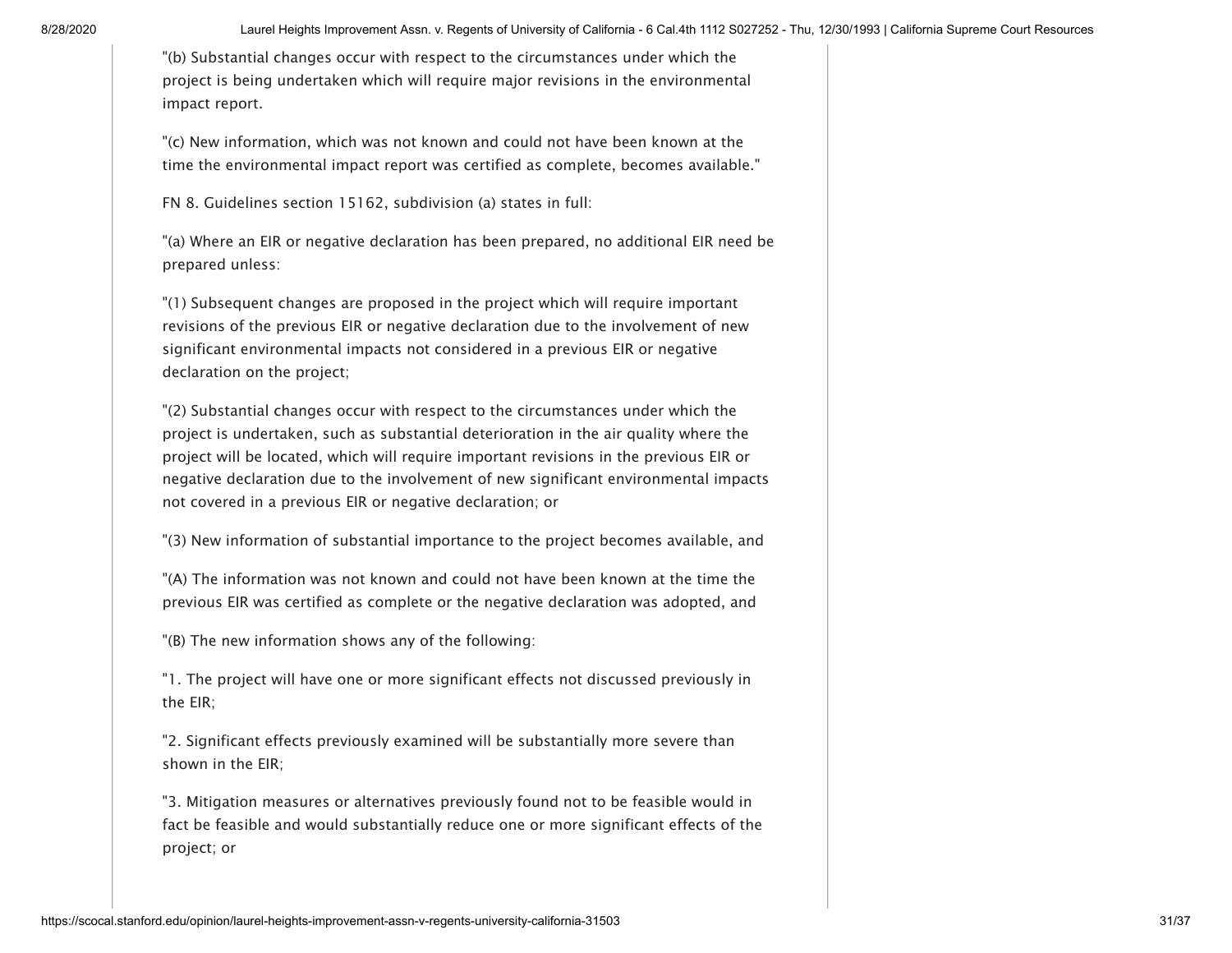"4. Mitigation measures or alternatives which were not previously considered in the EIR would substantially lessen one or more significant effects on the environment."

<span id="page-31-0"></span>[FN 9.](#page-6-3) Guidelines section 15382 reads in full: " 'Significant effect on the environment' means a substantial, or potentially substantial, adverse change in any of the physical conditions within the area affected by the project including land, air, water, minerals, flora, fauna, ambient noise, and objects of historical or aesthetic significance. An economic or social change by itself shall not be considered a significant effect on the environment. A social or economic change related to a physical change may be considered in determining whether the physical change is significant."

<span id="page-31-1"></span>[FN 10.](#page-6-4) The Association brought to our attention proposed draft amendments to the Guidelines clarifying, among other areas, the standards for recirculation of EIR's pursuant to section 21092.1. We do not rely upon these proposed amendments as authority in our analysis. The amendments remain in draft form and have not been adopted. Moreover, changes to the Guidelines act prospectively only. (Guidelines, § 15007, subd. (b); Lewis v. Seventeenth Dist. Agricultural Assn. (1985) 165 Cal.App.3d 823, 829, fn. 6 [211 Cal.Rptr. 884].)

<span id="page-31-2"></span>[FN 11.](#page-7-0) The Regents and the Association request that we take judicial notice of numerous documents comprising the legislative history of Assembly Bill No. 2583, which enacted section 21092.1. We grant the requests and have reviewed all of the documents submitted.

<span id="page-31-3"></span>[FN 12.](#page-7-1) "Among the new information included therein were additional details regarding the quantities of pesticide residues to be expected in the tomato waste water, a more elaborate discussion of ground water availability and the projected impact of the plant on the water table, updated figures on the amount of motor vehicle traffic in the vicinity of the plant and a discussion of the effect on rail traffic and new figures on the proposed method of disposing of waste water, substituting Department of Water Resources estimates of evapo-transpiration potentials of pasture land in the Sacramento Valley during the tomato processing season for figures used in the previous EIR which were repudiated by their purported author." (Id. at pp. 817-818.)

<span id="page-31-4"></span>[FN 13.](#page-8-0) Under federal law, a supplement may be prepared to either a draft or a final environmental impact statement. The standards governing the preparation and procedures for such supplements are the same regardless of whether the environmental impact statement is in draft or final form. (40 C.F.R. § 1502.9(c) (1992).) Federal law also provides that "[i]f a draft statement is so inadequate as to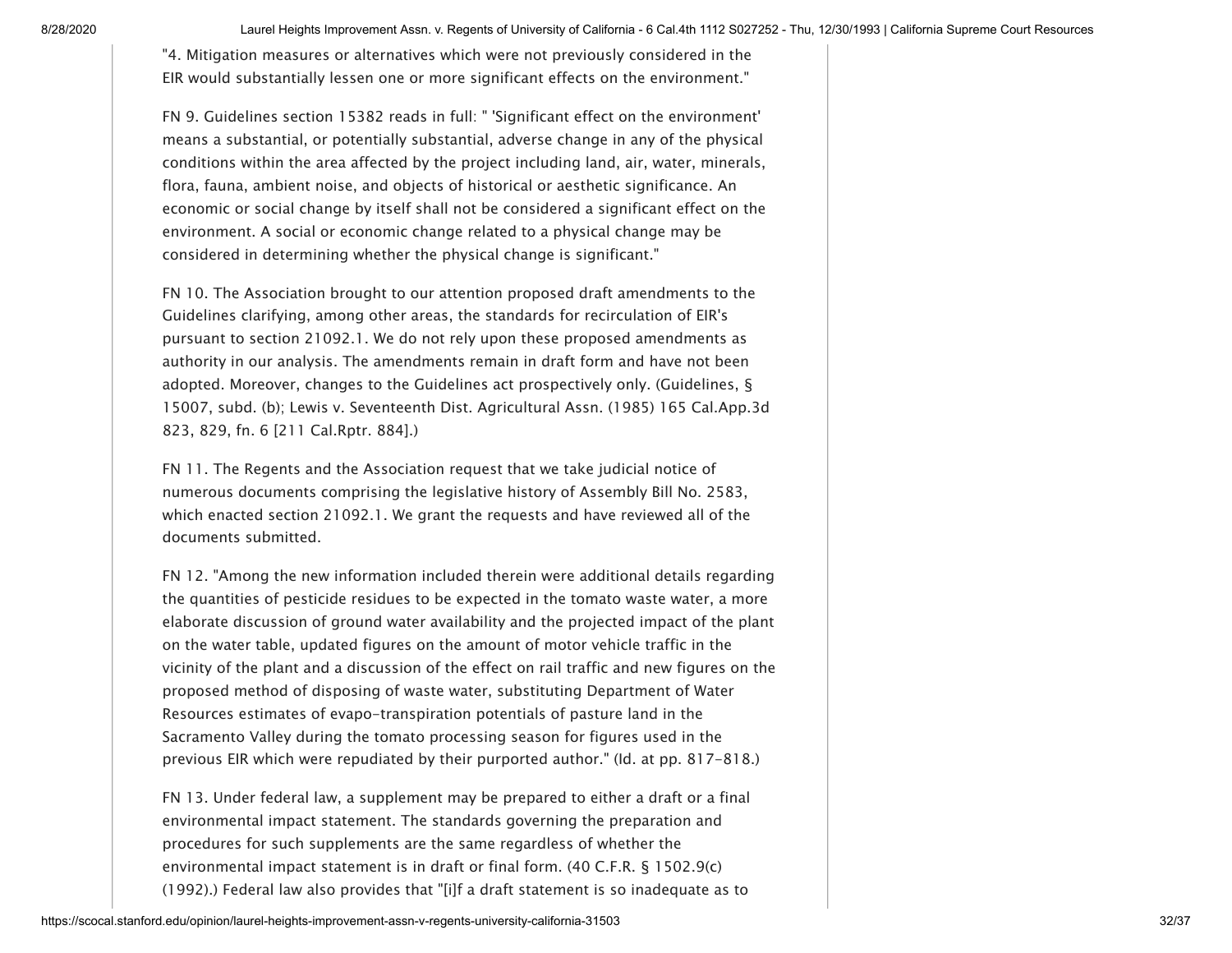preclude meaningful analysis, the agency shall prepare and circulate a revised draft of the appropriate portion." (40 C.F.R. § 1502.9(a) (1992).)

<span id="page-32-0"></span>[FN 14.](#page-8-1) Unlike a final EIR, a federal final environmental impact statement must be circulated for public review at least 30 days prior to project approval. (40 C.F.R. §§ 1502.19, 1506.10(b)(2) (1992).) "In this regard, the CEQA process is deliberately made shorter than federal process under [NEPA]." (Discussion foll. Guidelines, § 15089.) Because of this difference in the state and federal statutory schemes, federal authority is of limited value in interpreting section 21092.1, except to the extent that it illuminates the holding of Sutter, supra, 122 Cal.App.3d 813. (See Wildlife Alive v. Chickering (1976) [18 Cal.3d 190](https://scocal.stanford.edu/opinion/wildlife-alive-v-chickering-30399), 202 [132 Cal.Rptr. 377, 553 P.2d 537] [NEPA case law did not govern similar question under CEQA where a specific state statute set forth standards different from the federal standards].)

<span id="page-32-1"></span>[FN 15.](#page-9-0) We acknowledge that this list of examples is generally consistent with proposed Guidelines, section 15088.5, which is presently under consideration by the California Resources Agency.

<span id="page-32-2"></span>[FN 16.](#page-11-0) In 1976, the Legislature enacted legislation to require CEQA review to be integrated with, and run concurrently with, other planning processes (§ 21003), to define the purpose and requirements of an EIR (§§ 21003, 21061), to define critical terms used in CEQA (§§ 21061.1 ["feasible"], 21068 ["significant effect on the environment"]), to require a one-year deadline for compliance with CEQA (§§ 21102.2, 21151.5), and to direct the Office of Planning and Research to prepare and develop guidelines for the orderly evaluation of projects and preparation of EIR's (§ 21083). In 1978, the Legislature enacted the California Permit Streamlining Act, which required that both state and federal agencies establish time limits to require the completion of an EIR within one year (§§ 21100.2, 21151.5), and established various other processing deadlines. In 1984, in the same legislation that enacted section 21092.1, further reforms to the CEQA litigation process were imposed. (§§ 21167.6 [deadline for preparation of administrative records, deadline for preparation of appellate records], 21167.8 [mandatory settlement meetings].)

Recently, the Legislature enacted further measures to streamline the CEQA review process and CEQA litigation. (Stats. 1993, ch. 1130.)

<span id="page-32-3"></span>[FN 17.](#page-12-0) The parties agree that the present action is one of traditional mandamus subject to the standard of review set forth in section 21168.5. As we have previously observed, the standard of review is essentially the same whether the action is one of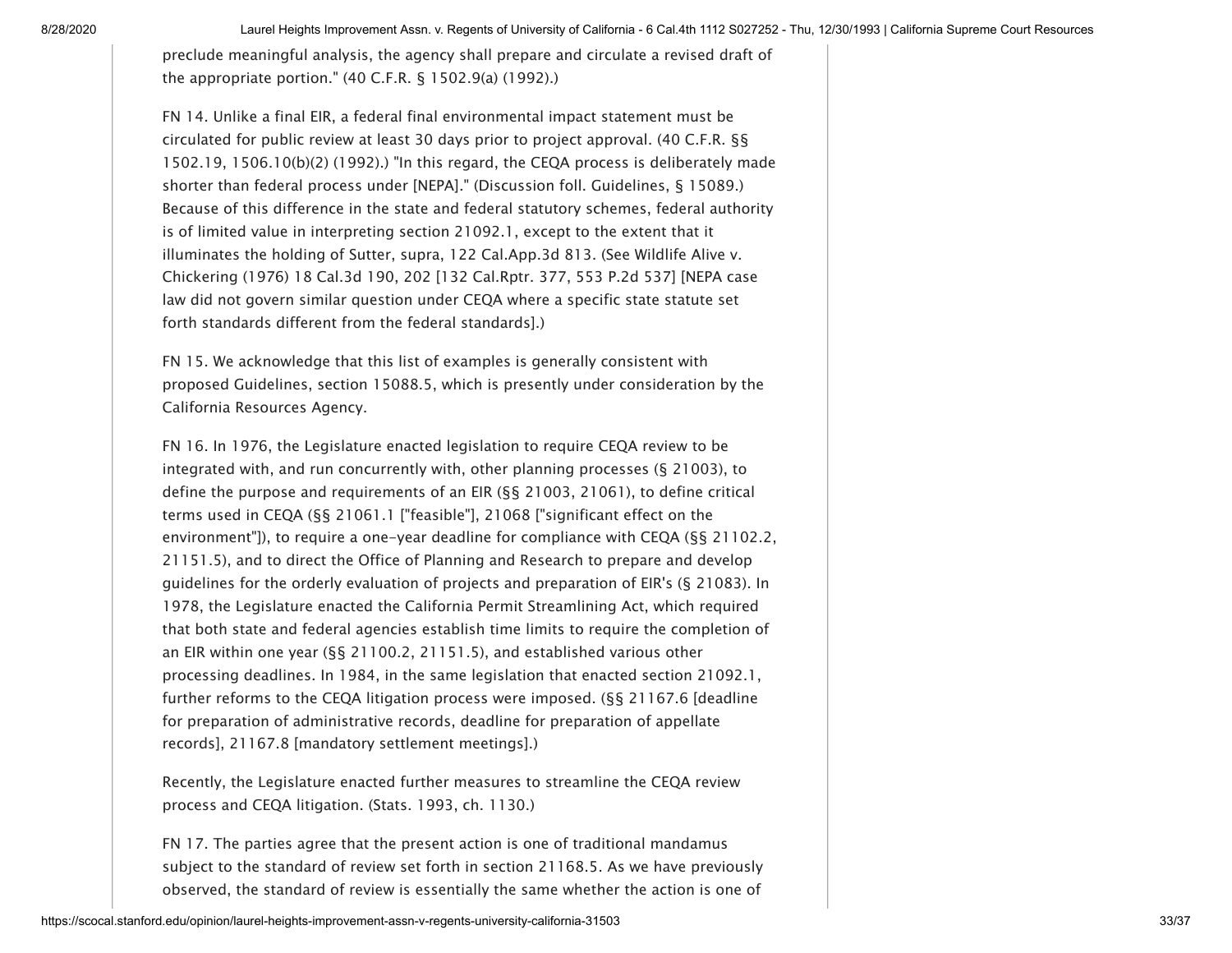traditional mandamus governed by section 21168.5 or one of administrative mandamus governed by section 21168, i.e., whether substantial evidence supports the agency's determination. (Laurel Heights I, supra, 47 Cal.3d at p. 392, fn. 5.)

<span id="page-33-0"></span>[FN 18.](#page-12-1) The test applied by the Regents' staff, and presumably by the Regents, is generally in accord with the interpretation of section 21092.1 that we have set forth herein. Because the standard applied was not contrary to law, there was no abuse of discretion on this ground. (Cf. No Oil, Inc. v. City of Los Angeles, supra, 13 Cal.3d at pp. 82-88.)

<span id="page-33-1"></span>[FN 19.](#page-13-0) Rural Landowners Assn. v. City Council (1983) 143 Cal.App.3d 1013, 1019 [192 Cal.Rptr. 325] is inapposite. In that case, the procedural violation was admitted: The agency failed to submit the draft EIR to the state clearinghouse as required by the Guidelines before the project was approved.

Mira Monte Homeowners Assn. v. County of Ventura, supra, 165 Cal.App.3d 357, is distinguishable. In that case the encroachment on wetlands containing rare plant species was admitted and the Guidelines defined destruction of rare plants as significant. (Guidelines, appen. G.) Thus, substantial evidence could not support the agency's decision not to recirculate the final EIR or prepare a subsequent EIR and there was no need to consider the standard of review.

<span id="page-33-2"></span>[FN 20.](#page-13-1) Recently enacted amendments to sections 21080 and 21082.2 clarify that under the fair argument standard, substantial evidence in light of the whole record that a project may have an adverse effect on the environment is required before an EIR, rather than a negative declaration, must be prepared. (§ 21080, as amended by Stats. 1993, ch. 1131, § 5; § 21082.2, as amended by Stats. 1993, ch. 1131, § 7.)

<span id="page-33-3"></span>[FN 21.](#page-14-0) We observe that proposed Guidelines section 15088.5 would adopt the fair argument standard of review for when an EIR must be recirculated pursuant to section 21092.1. We do not agree that this is the appropriate standard.

<span id="page-33-4"></span>[FN 22.](#page-14-1) While we apply the standard of review specified by the Legislature, we note that the analogous federal standard is also a deferential one. The federal Supreme Court has held that the arbitrary and capricious standard of review applies to an agency's decision not to prepare a supplemental environmental impact statement under NEPA. (Marsh v. Oregon Natural Resources Council (1989) [490 U.S. 360, 376](https://supreme.justia.com/us/490/360/case.html#376)-378 [104 L.Ed.2d 377, 394-395, 109 S.Ct. 1851].)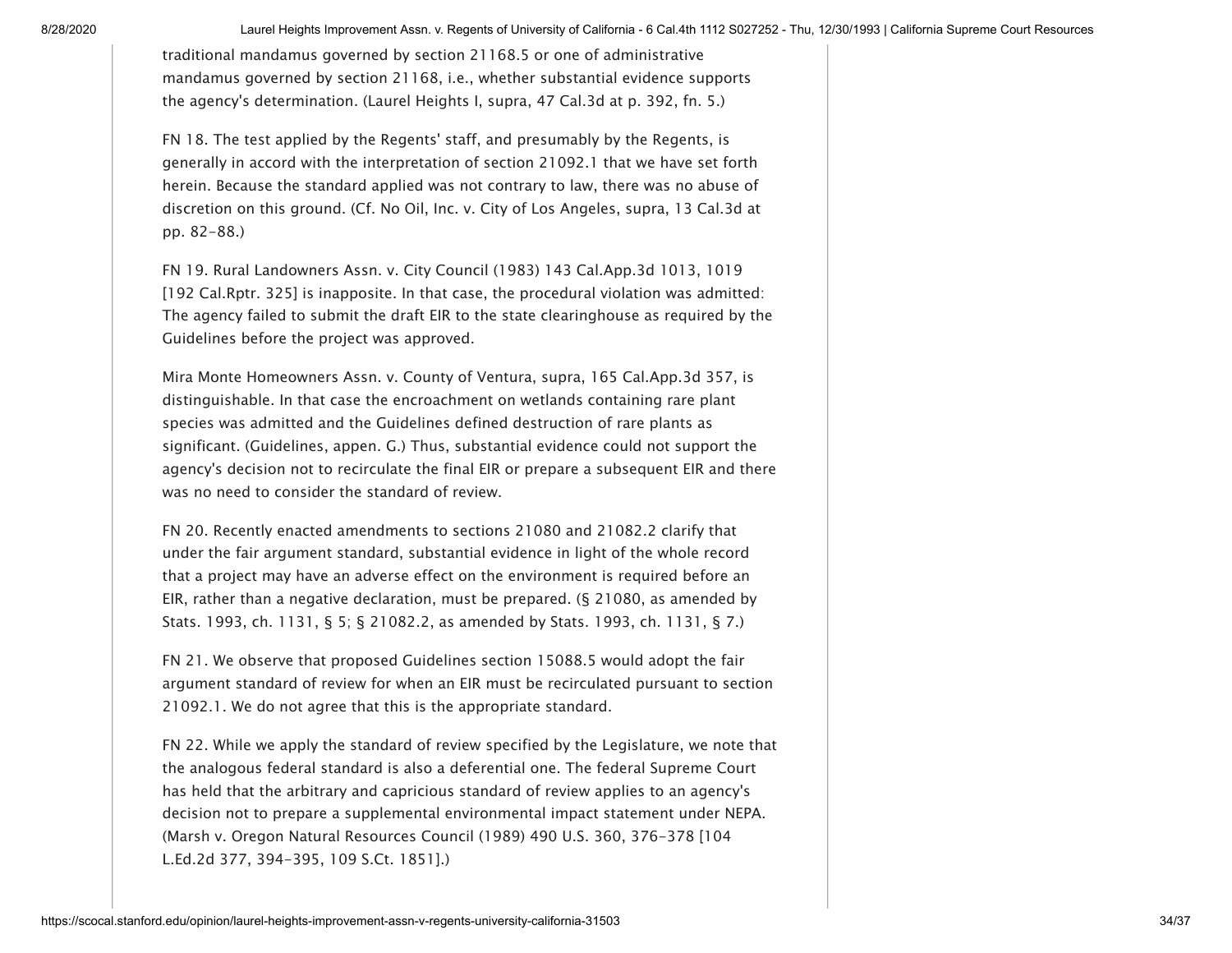<span id="page-34-0"></span>[FN 23.](#page-14-2) While giving lip service to applying the substantial evidence standard, the concurring and dissenting opinion in effect discards it, fails to give proper weight to the public agency's decision, and proceeds to reweigh the evidence, engaging in rank speculation and failing to "resolve reasonable doubts in favor of the administrative finding and decision." (Laurel Heights, supra, 47 Cal.3d at p. 393.) By so doing, the concurring and dissenting opinion abandons the proper role of an appellate court.

<span id="page-34-1"></span>[FN 24.](#page-14-3) The performance standards adopted in the present EIR differ from those adopted in the 1986 EIR and considered in Laurel Heights I. Substantial evidence in the record, however, supports the Regents' conclusion that no significant adverse impact on the environment will result if the presently adopted performance standards are met.

<span id="page-34-2"></span>[FN 25.](#page-15-0) The Association also points out that a discrepancy exists between the description of the effluent rates from the exhaust fans found in one of the noise studies and the project plans. The noise study is premised upon a lesser effluent rate. This discrepancy is insignificant in light of the Regents' pledge to mitigate project noise to insignificant levels.

<span id="page-34-3"></span>[FN 26.](#page-15-1) The Association contends that new data added to the appendix of the final EIR demonstrate that nighttime background noise levels will exceed one of the EIR's two voluntary standards of significance, i.e., noise levels will not increase by more than 5 decibels adjusted (dBA) above existing levels. The new data are based upon the "L-90" measurement scale.

The Regents persuasively point out that the 5 dBA standard of significance was adopted and applied in the draft EIR according to the "Ldn" measurement scale. Data in both the draft and final EIR's demonstrate that noise, measured according to that standard, will not increase by more that 0.5 dBA, well within the voluntary standard of significance. Furthermore, the Regents assert that the "L-90" scale of measurement, which is used to measure the very quietest moments, is not appropriately used to determine compliance with the 5 dBA voluntary standard. The conclusions submitted by the Regents' noise expert based upon the data added to the final EIR supports this contention.

<span id="page-34-4"></span>[FN 27.](#page-16-0) For the same reasons, we conclude that the Association's arguments premised upon the failure to aggregate the cumulative impacts in the study with the impacts from boiler emissions and traffic emissions do not further the Association's cause. Regardless of the questionable merits or relevance of aggregating experimental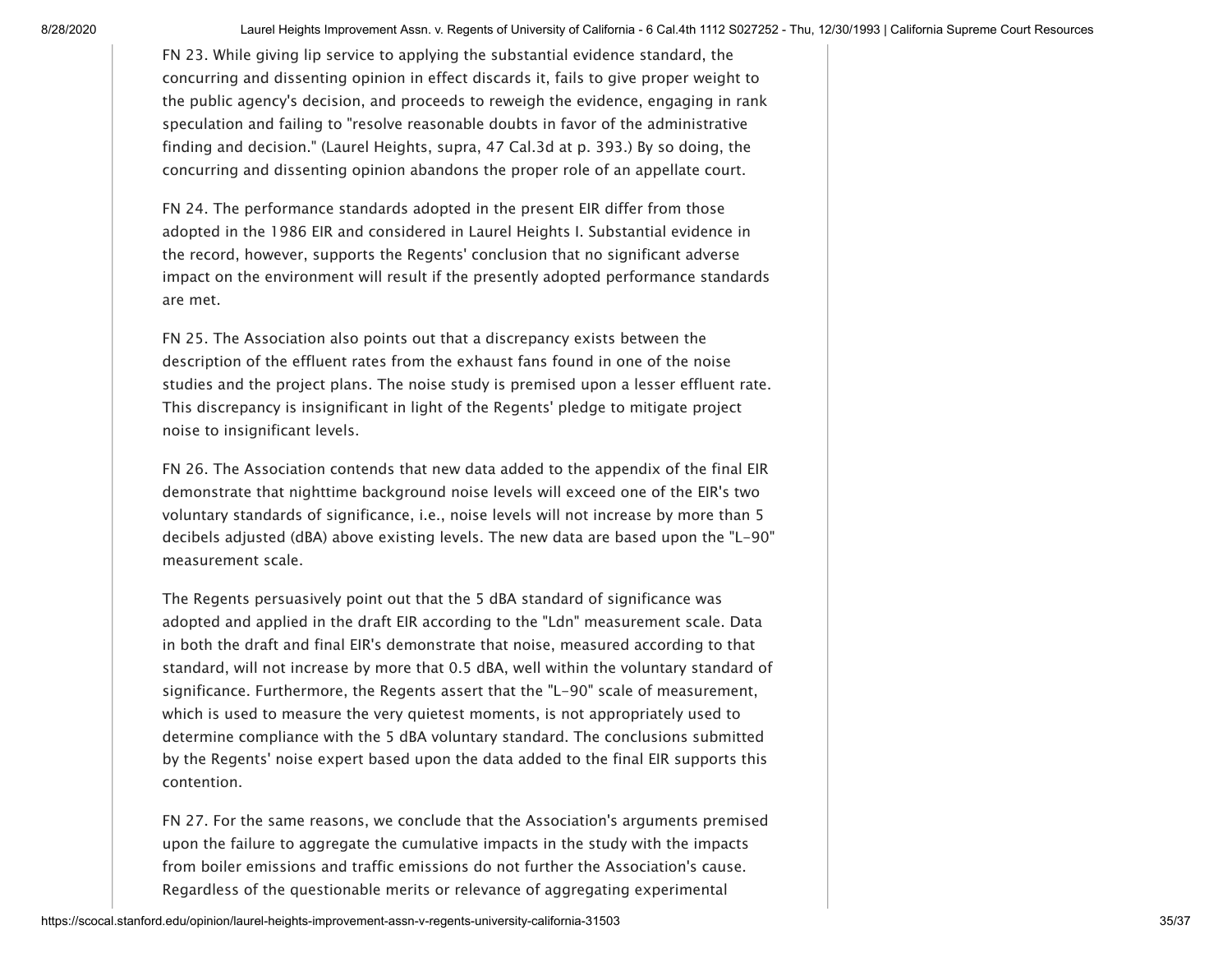studies with other studies, the analysis in the final EIR and the findings of the Regents would have remained the same. The Regents treated the whole question of cumulative toxic air emissions as an unavoidable significant adverse impact for purposes of making their decision to approve the project.

<span id="page-35-0"></span>[FN 1.](#page-21-0) All further statutory references are to the Public Resources Code.

<span id="page-35-1"></span>[FN 2.](#page-22-0) Section 21092.1 provides in pertinent part: "When significant new information is added to an [EIR] after notice has been given pursuant to Section 21092 and consultation has occurred pursuant to Sections 21104 and 21153, but prior to certification, the public agency shall give notice again ... and consult again ... before certifying the [EIR]."

<span id="page-35-2"></span>[FN 3.](#page-24-0) Neither the draft EIR, nor the final EIR, specifically designates what portion of the Laurel Heights facility is to be occupied by laboratories. The draft EIR, however, suggests that the portion devoted to such use would be quite considerable, stating that, of the 80 percent of the facility proposed for biomedical research, "70 [percent] is generally devoted to laboratories, special equipment, and other support areas, and office space for researchers (minimal)."

<span id="page-35-3"></span>[FN 4.](#page-25-0) The draft EIR relied upon a measurement of noise levels during a single afternoon, between 3:40 p.m. and 5 p.m., then used this information to project the 24-hour average noise level in the surrounding residential areas. One need not be an acoustical expert to question the value of such an average, in view of the neighboring residents' concerns having focused upon the proposed facility's contribution to nighttime noise.

<span id="page-35-4"></span>[FN 5.](#page-25-1) The Environmental Review Officer of the San Francisco Department of City Planning opined that the Regents' conclusion regarding the "insignificance" of nighttime noise "has no visible means of support," adding that "[i]t would be a good idea to reanalyze nighttime noise resulting from typical laboratory exhaust equipment to compare it with actual nighttime noise measurements in the area, in order to inform the nearby residents of potential noise." (Italics added.)

<span id="page-35-5"></span>[FN 6.](#page-25-2) Despite the public concern over the conclusory nature of the draft EIR's noise analysis, the final EIR nevertheless adheres to certain highly questionable assumptions. For example, the final EIR states: "The mechanical noise could be detectable above the minimum background noise levels outdoors during the early morning hours, but would not be detectable indoors at any time." Bearing in mind that